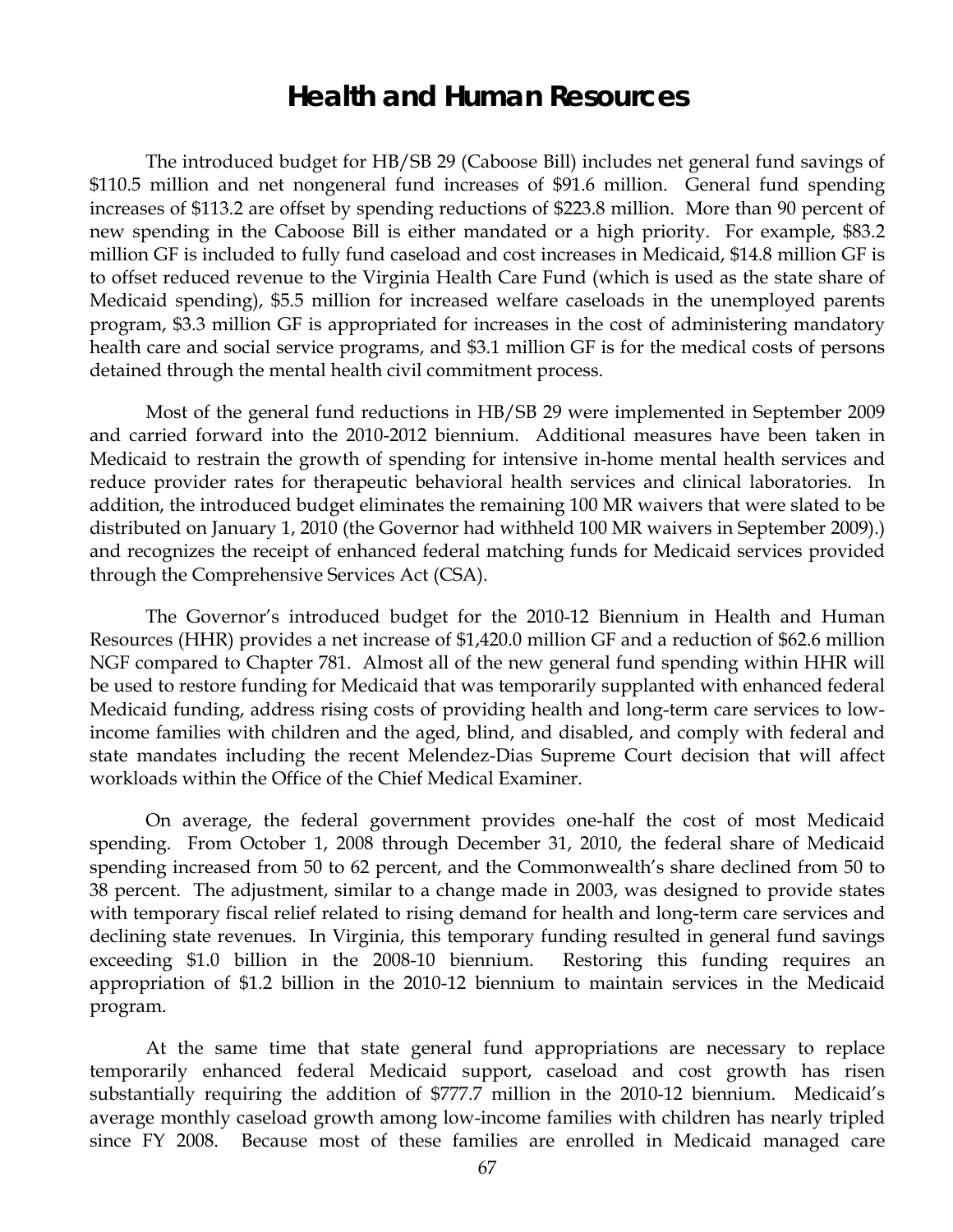organizations (MCOs), payments to managed care companies have also risen to address the volume of new Medicaid enrollees and recognize the cost of serving these individuals. During the 2009 Session, Medicaid managed care payments were artificially reduced by 3 percent below what Medicaid's actuary indicated was necessary to accommodate cost and utilization. The 2009 Medicaid forecast includes funding to increase the rates paid to MCOs by 12 percent in FY 2011 and 8 percent in FY 2012.

Other significant health mandatory spending increases from the general fund include:

- − \$38.6 million to fully fund expected enrollment growth and cost increases for the children's health insurance programs (Family Access to Medical Insurance Security or FAMIS, and the Medicaid expansion or SCHIP);
- − \$32.6 million to replace declining revenues from the Virginia Health Care Fund that are used as the state match for the Medicaid program;
- − \$31.9 million to recognize the cost of Medicaid-funded services provided at the state's mental health facilities and intellectual disability training centers;
- \$7.3 million for increased welfare caseloads in the Unemployed Parents Cash Assistance Program;
- − \$6.1 million to address the medical costs of treating individuals who are temporarily detained through the mental health civil commitment process; and
- − \$3.7 million to fund enrollment and cost increases for adoption subsidy programming.

High priority spending items include \$5.2 million to restore the general fund appropriation for the Drinking Water State Revolving Fund which was supplanted with federal ARRA funding in FY 2010, \$1.9 million GF for the Office of the Chief Medical Examiner to accommodate an anticipated increase in forensic caseloads resulting from the Supreme Court's decision in the Melendez-Diaz Case, and \$1.3 million to expand Medicaid coverage to pregnant women up to 185 percent of poverty if they have other health care insurance. Medicaid would cover the costs not covered by private insurance. This change is required to comply with the Commonwealth's Medicaid waiver for FAMIS.

Discretionary general fund spending has been kept to a minimum such as restoring general fund support for several providers previously receiving Temporary Assistance to Needy Families (TANF) funds (\$9.5 million) and one-time support for Virginia's food banks (\$1.0 million).

Along with the approximate \$107.0 million annually in reductions proposed in September 2009 (FY 2010), additional general fund spending reductions for the 2010-2012 biennium for HHR total approximately \$453.0 million. Medicaid accounts for almost two-thirds of the reductions with provider rates accounting for slightly more than one-half of the Medicaid reductions (\$226.1 million GF). All inflationary increases to reimbursement rates were eliminated for Medicaid providers that receive these adjustments. Reductions to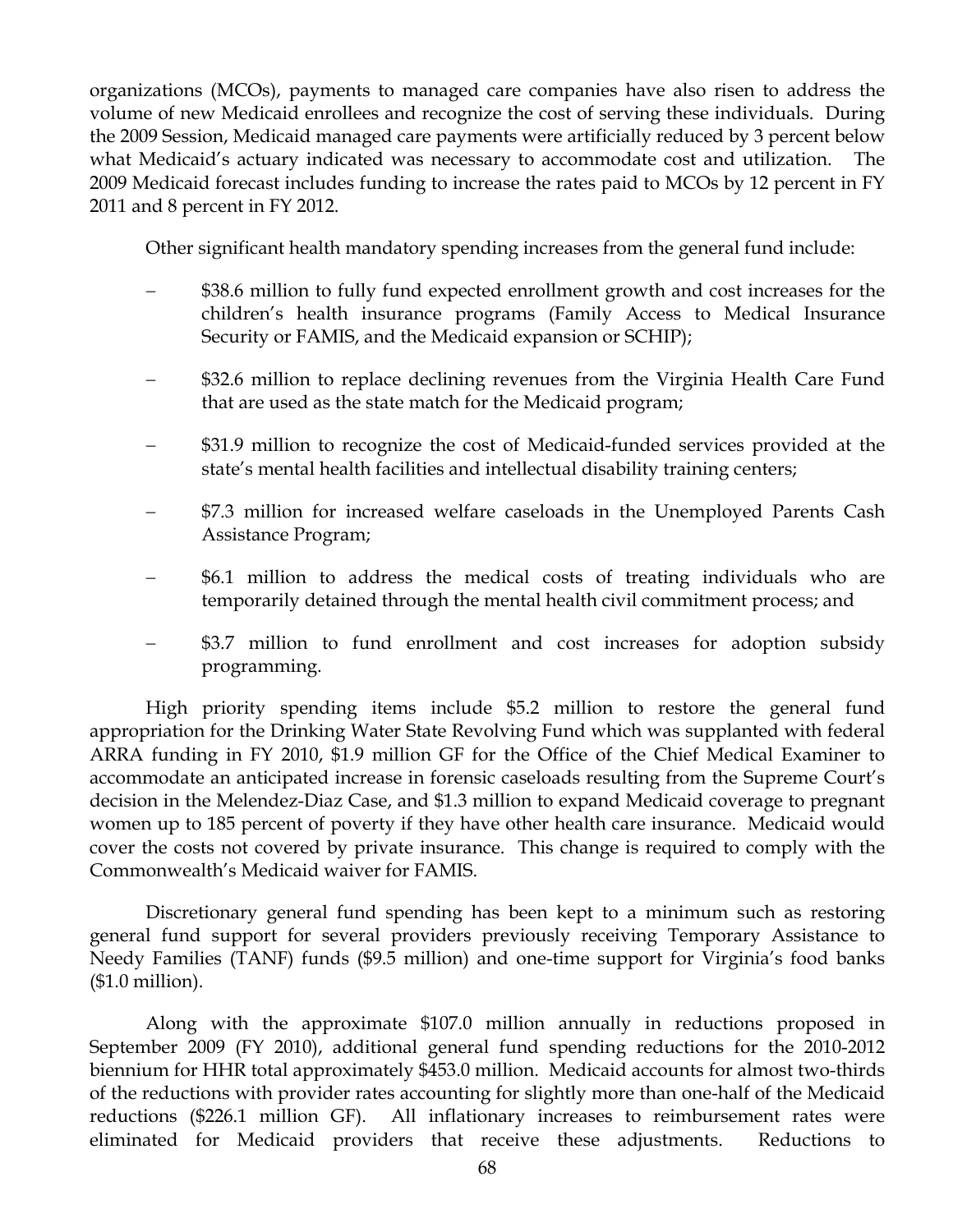reimbursement rates ranged from 3 percent for indigent care costs at the state teaching hospitals to 14 percent for providers of intensive in-home services. In addition, service reductions are proposed for most Medicaid community-based waiver programs including a freeze on new enrollments in calendar year 2011, reducing the hours available for respite care by two-thirds, and eliminating funding each year for 400 MR and 67 DD waivers that were slated to be filled beginning July 1, 2010. Finally, eligibility will be reduced for individuals who spend down to qualify for Medicaid from 300 percent of the Supplemental Security Income (SSI) to 275 percent, resulting in \$53.3 million in general fund savings during the biennium.

Aside from Medicaid, two other agencies account for most of the GF reductions: the Department of Behavioral Health and Developmental Services or DBHDS (\$124.6 million) and the Comprehensive Services Act (CSA) for at-risk youth and families (\$79.9 million). DBHDS reductions can be attributed to less funding for community-based services, the closure of state mental health facility services for children and adolescents, the proposed reduction in census at state intellectual disability training centers, and staffing reductions in facilities and within the central office. CSA reductions are primarily related to slower growth in the program.

# **HB/SB 29**

- **Secretary of Health and Human Resources** 
	- − *Governor's September 2009 Budget Reductions*. In September 2009, the Governor reduced statewide funding for child advocacy centers by 5 percent or \$50,000 GF. Prior to this reduction, the general fund base for the program was \$1.0 million. Beginning July 1, 2010, the introduced budget proposes a further reduction of 5 percent, resulting in a cumulative reduction of \$100,000 for the program.

## • **Comprehensive Services for At-Risk Youth and Families**

− *Governor's September 2009 Budget Reductions.* Reduces spending by \$36.6 million GF in FY 2010 to reflect lower utilization of CSA services. This reduction will continue in fiscal years 2011 and 2012. This annual reduction includes \$31.6 million GF to reflect lower caseload and expenditure growth. In addition, demand for mental health services to children who are at-risk of placement in state custody if services are not provided has not materialized, allowing for a reduction of \$5.0 million GF each year.

## • **Department for the Aging**

- − *Governor's September 2009 Budget Reductions.* Reduces spending by \$992,642 GF in FY 2010 through a number of different budget strategies. All of these budget reduction strategies are continued in the FY 2010-12 biennium including:
	- 10 percent reductions for ten community-based service providers in FY 2010 that are proposed to increase to 15 percent beginning July 1, 2010;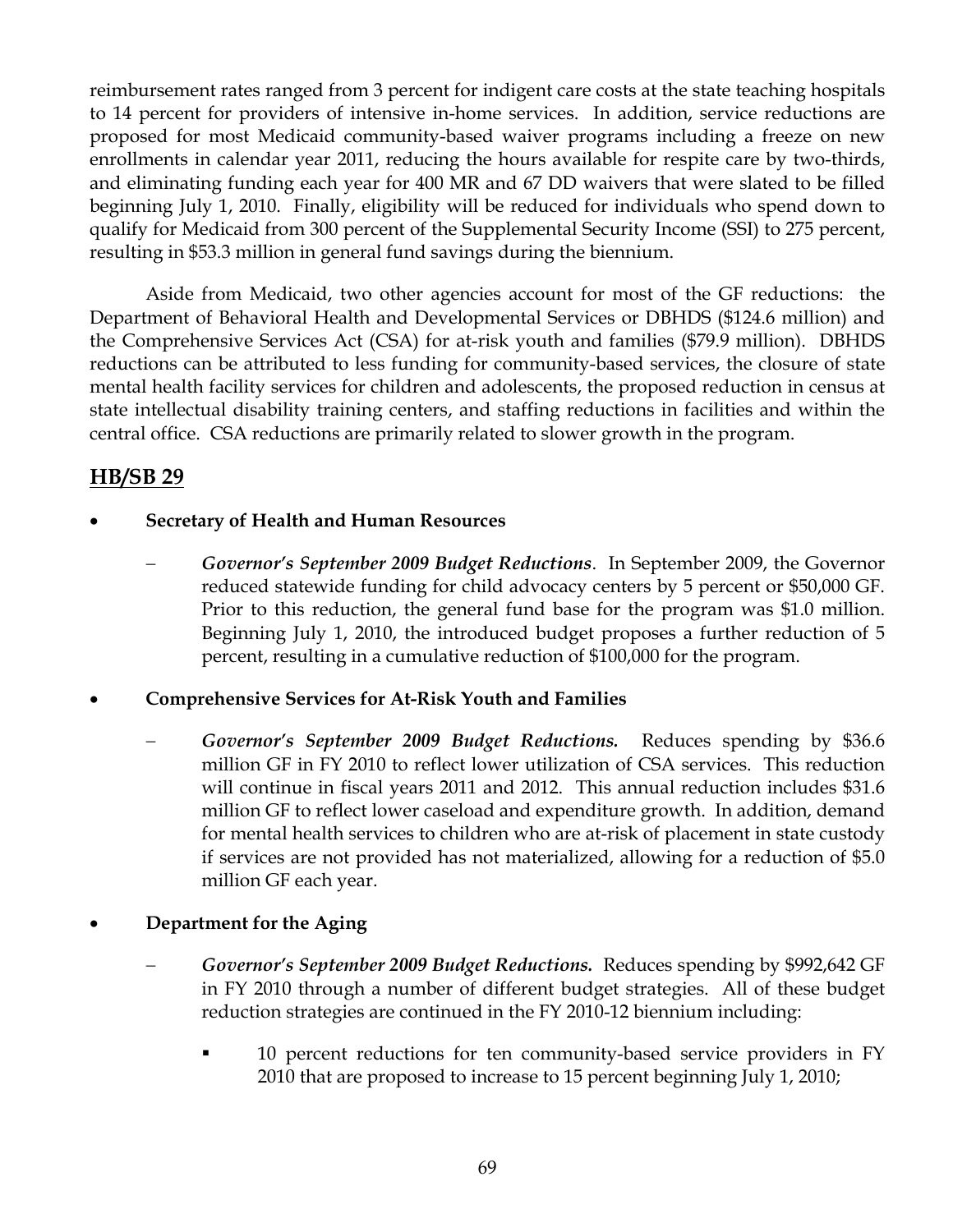- 3.2 percent reductions for transportation, adult day care, personal care, care coordination and homemaker services in FY 2010 that are proposed to increase to 4.7 percent on July 1, 2010; and
- Suspension of the Respite Care Grant Program beginning in FY 2010 and continuing in FY 2011 and FY 2012.

## • **Department for the Deaf and Hard-of-Hearing**

− *Governor's September 2009 Budget Reductions.* Reduces spending by \$93,164 GF in FY 2010 for administrative efficiencies and an 18 percent reduction in local outreach service contracts. All of these reductions will continue in the FY 2010-12 biennium.

## • **Department of Health**

- − *Governor's September 2009 Budget Reductions.* The introduced budget includes general fund savings of \$9.6 million in FY 2010 that are accomplished through 54 different strategies including reductions to community-based service providers, administrative efficiencies, service reductions and program eliminations and the use of nongeneral fund revenue sources for programs and services. Significant reductions include:
	- A 15 percent reduction in funding for three poison control centers in FY 2010. Beginning July 1, 2010, the Governor's budget proposes to consolidate funding at one poison control center, reducing GF appropriations by \$1.0 million annually;
	- A 5 percent reduction in funding for the Virginia Health Care Foundation, the Virginia Association of Free Clinics, and the Virginia Community Healthcare Association in FY 2010. An additional reduction of 5 percent is proposed for each of these programs beginning July 1, 2010;
	- The elimination of six local health district pharmacies and layoffs of ten pharmacists beginning in FY 2010 and a reduction of \$500,000 GF annually for local health districts through administrative efficiencies; and
	- Reduced funding for pregnancy prevention services activities by eliminating the Girls Empowered to Make Success (GEMS) program in FY 2010 and reducing funding in FY 2010 then eliminating the Partners in Prevention program effective July 1, 2010.

Most of the reductions above will continue with the exception of one-time savings of \$3.1 million in FY 2010 that were accomplished through internal cost control measures in anticipation of a revenue shortfall. Other actions to generate savings include: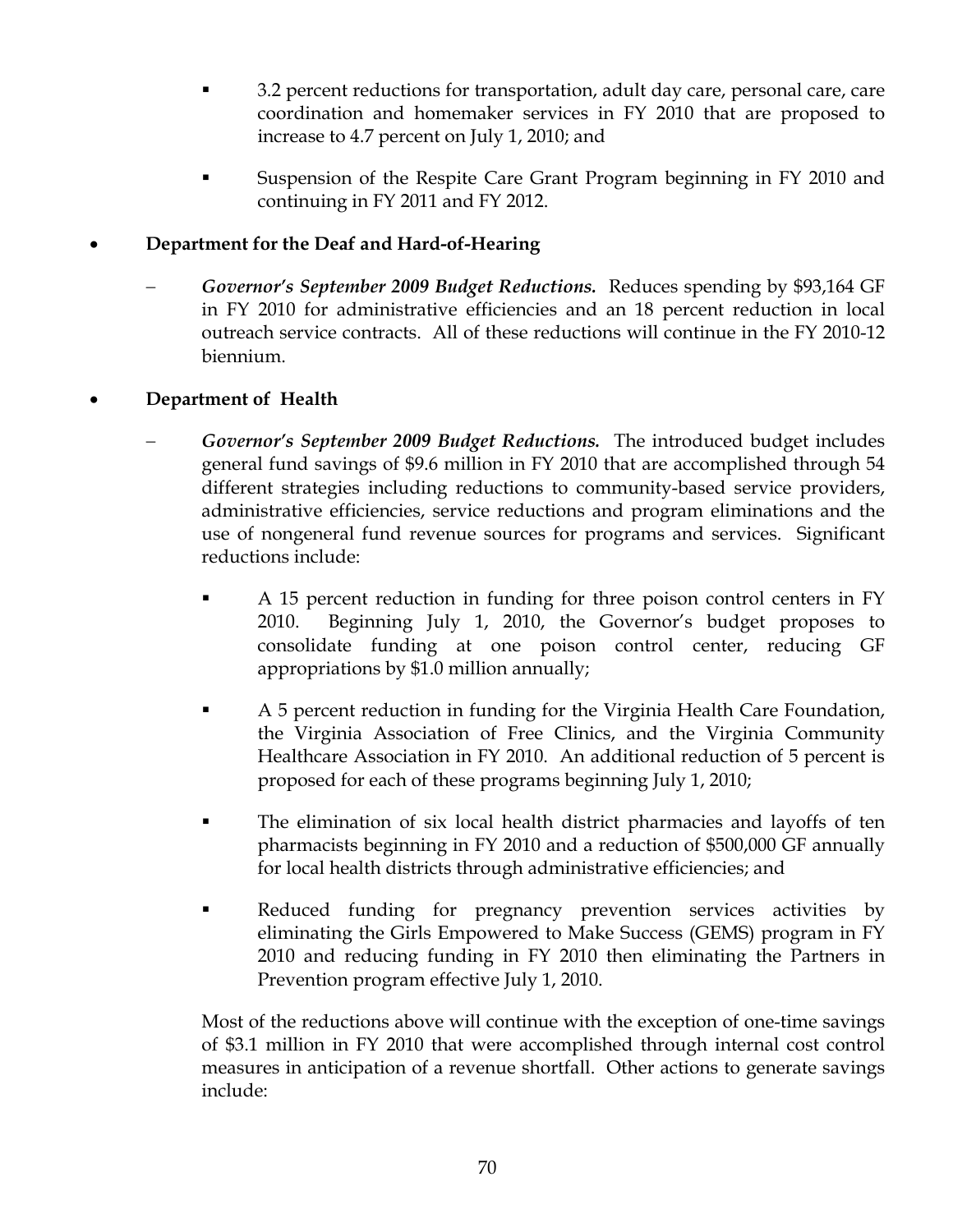- The transfer of 10 percent of cash balances from the Trauma Center Fund to the general fund in FY 2010 and beginning July 1, 2010, the transfer of \$2.4 million each year from the Trauma Center Fund to the general fund; and
- The transfer of \$1.0 milllion annually from the Rescue Squad Assistance Fund to the Department of State Police for med-flight operations beginning in FY 2010 and continuing in the next biennium.

Finally, cash balances in several agency funds were transferred to the general fund in FY 2010 only, including revenues in the Local Health District Service Fee Fund (\$3.6 million), Indirect Cost Recoveries Fund (\$1.2 million) and several smaller agency funds (\$1.7 million).

## • **Department of Medical Assistance Services**

− *Governor's September 2009 Budget Reductions.* Reduced spending by \$107.4 million GF in FY 2010 through 10 different budget reduction strategies including service reductions, lower payments to providers and administrative efficiencies. All of the reductions continue in fiscal years FY 2011 and FY 2012 with one major exception -- an unanticipated increase in federal Medicaid funding resulted in a one-time windfall of \$97 million in FY 2010. The Commonwealth qualified for enhanced federal Medicaid funding under the ARRA of 2009 based on a calculation of unemployment which was worse than previously anticipated. Substantive general fund reductions from September, some that were increased in the introduced biennial budget, include the following:

| September 2009 Budget Reductions Continued in FY 2010-12 Biennium                                                                                                                                                                                                               |             |                |             |  |  |
|---------------------------------------------------------------------------------------------------------------------------------------------------------------------------------------------------------------------------------------------------------------------------------|-------------|----------------|-------------|--|--|
|                                                                                                                                                                                                                                                                                 | FY 2010     | <b>FY 2011</b> | FY 2012     |  |  |
| Reduce funding for indigent health care costs incurred by<br>VCU and UVA by three percent                                                                                                                                                                                       | \$7,000,000 | \$7,191,959    | \$7,855,994 |  |  |
| Eliminate the addition of 100 MR waiver slots on January<br>1, 2010 (the elimination of the remaining 100 slots was<br>also proposed as a targeted reduction in Dec. 2009)                                                                                                      | \$1,235,099 | \$5,494,508    | \$6,223,500 |  |  |
| Eliminate the Assisted Living Payment Program that<br>provides \$3.00 and \$6.00 per day increase for non-<br>Medicaid recipients based on the intensity of services on<br>July 1, 2010 (in September 2009, an adjustment was<br>made to reflect lower spending in the program) | \$350,000   | \$1,461,478    | \$1,461,846 |  |  |
| Eliminate disease management program                                                                                                                                                                                                                                            | \$446,901   | \$964,030      | \$1,025,106 |  |  |
| Supplant funding for legal alien children with federal<br>funding                                                                                                                                                                                                               | \$789,706   | \$724,324      | \$700,451   |  |  |
| Reduce residential psychiatric facility rates                                                                                                                                                                                                                                   | \$288,281   | \$440,364      | \$496,450   |  |  |
| Expand prior authorization and impose service limits<br>for three dental services                                                                                                                                                                                               | \$146,692   | \$229,422      | \$241,775   |  |  |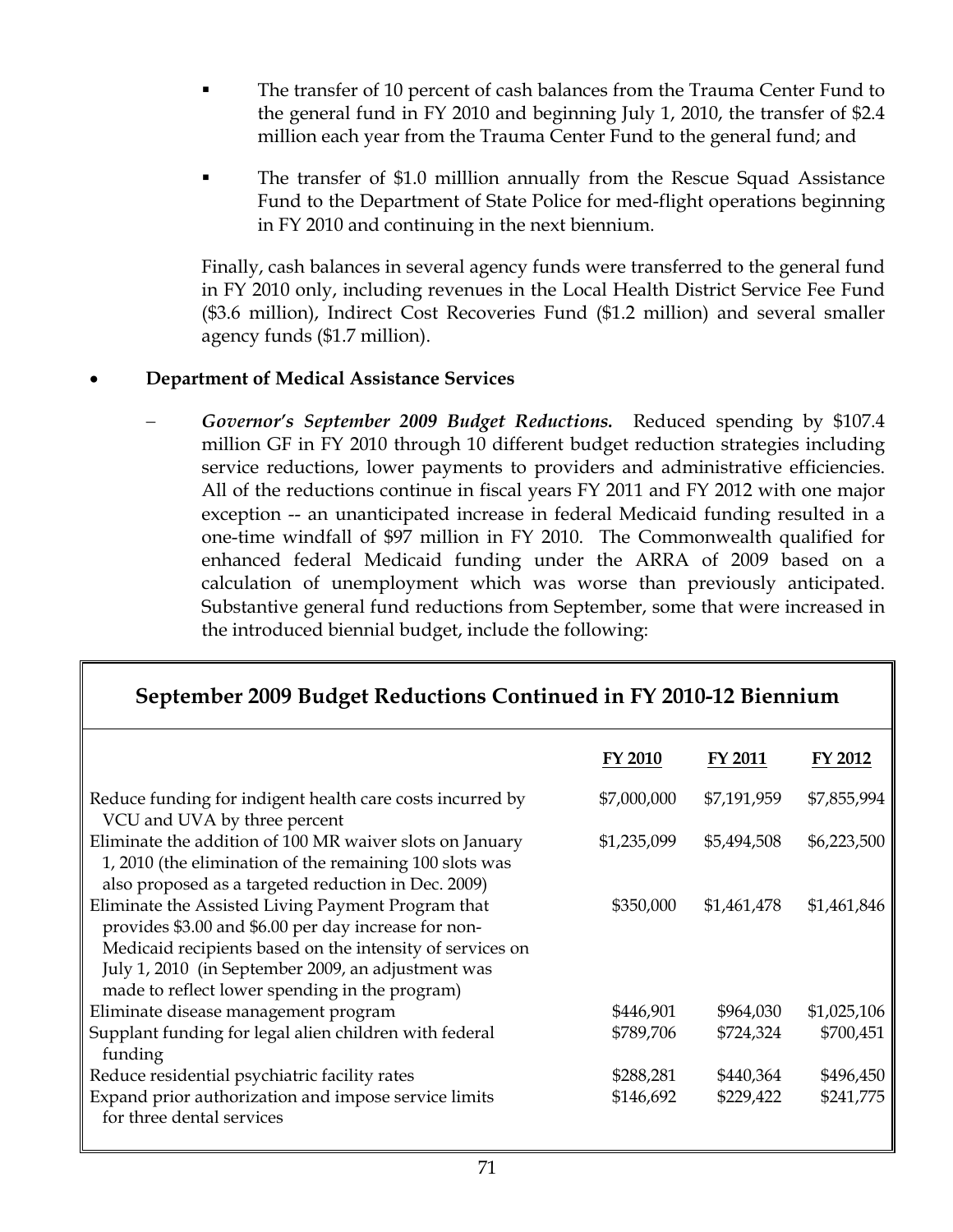- − *HB/SB29 Budget Actions.* The introduced budget includes several substantive spending items and additional reductions in FY 2010 that were not contained in the Governor's September proposals. Caboose Bill spending includes:
	- \$83.2 million GF to address rising caseloads, especially among low-income familes with children and higher expenditures in Medicaid;
	- \$14.8 million GF to backfill lower revenues to the Virginia Health Care Fund, which is used as the state share of Medicaid match, primarily from cigarette taxes;
	- \$3.5 million GF to transition Medicaid's information system to a new vendor and address increased claims due to program enrollment; and
	- \$3.1 million GF to fund the medical costs of individuals detained through the mental health civil commitment process

Additional savings proposals not presented in September 2009 include:

- \$7.5 million GF to capture enhanced federal Medicaid funding for CSAfunded services;
- \$5.2 million GF to adjust funding for the FAMIS program to reflect current enrollment and cost trends;
- \$3.4 million GF by reducing rates paid for intensive in-home mental health services on February 1, 2010; and
- \$1.2 million GF by eliminating the remaining funding for 100 MR waiver slots that were to be distributed on January 1, 2010.

# • **Department of Behavioral Health and Developmental Services (DBHDS)**

- − *Governor's September 2009 Budget Reductions.* Includes savings of \$39.7 million GF offset by an increase of \$4.7 million NGF in FY 2010 to implement the September 2009 budget reductions. Significant budget reduction strategies are outlined in the following paragraphs.
	- *Administrative Reductions and Efficiencies.* Reduces spending by \$17.5 million GF in FY 2010 and 42 FTE positions through administrative reductions and program efficiencies including layoffs, reductions in outside contracts, elimination of vacant positions, energy savings, consolidation of support services at state facilities, and reduction of expenses not associated with direct care at state facilities.
	- *Reduce Funding for Community Services Boards (CSBs).* Reduces funding to Community Services Boards by \$12.2 million GF in FY 2010. This represents a 5 percent reduction in funding for CSBs. This savings is continued into the 2010-12 biennium.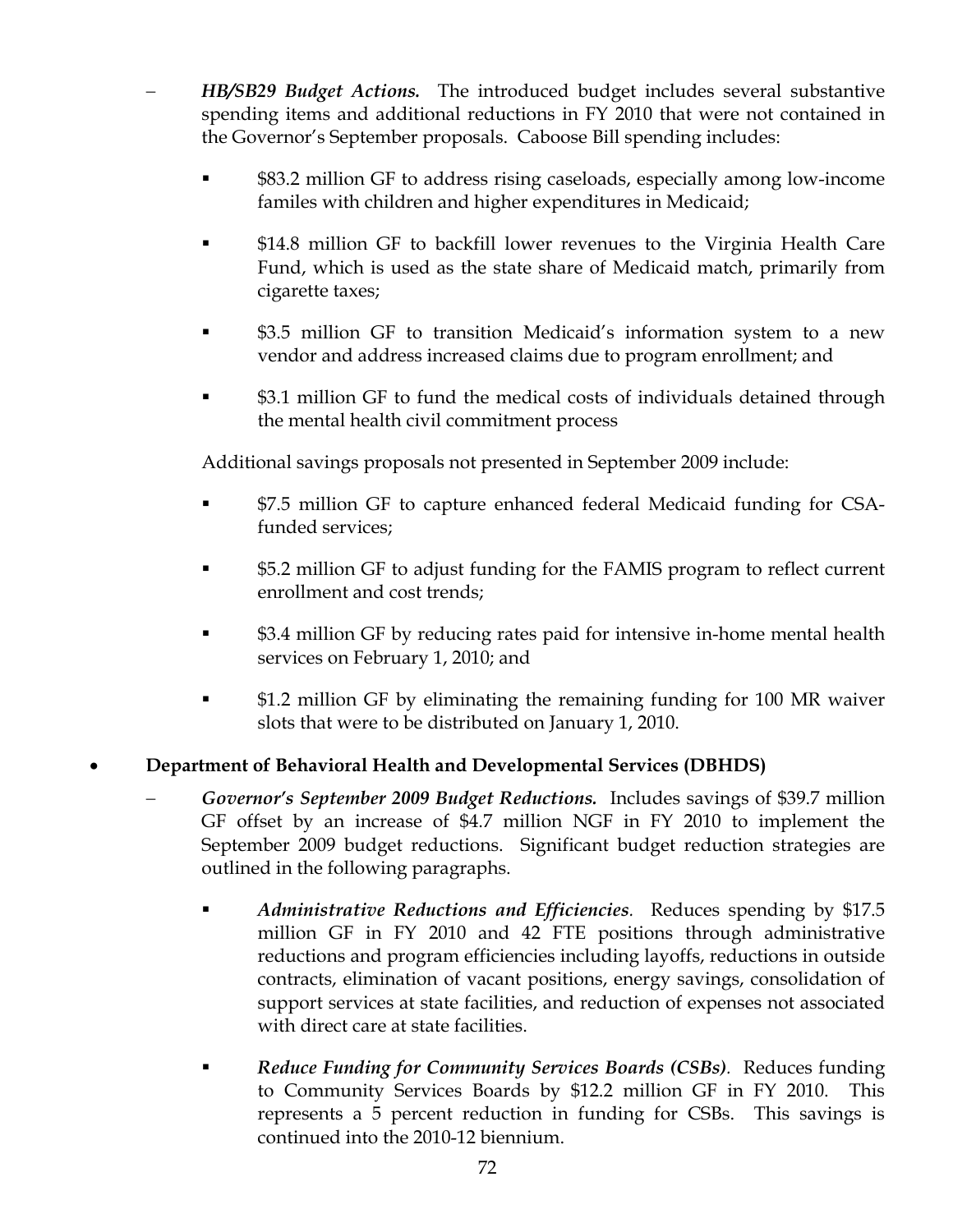- *Replace General Fund Spending for Community Mental Health Services with Other Resources.* Supplants \$4.5 million GF in FY 2010 with one-time nongeneral fund balances to support community mental health programs provided by CSBs.
- *Reduce Direct Care Positions in Mental Health Treatment Centers.* Reduces spending by \$1.5 million GF in FY 2010 and 13 FTE direct care positions at mental health treatment centers statewide. Annual savings of \$2.0 million GF are realized in the 2010-12 biennium from this action.
- *Reduce Support Positions in Mental Health Treatment Centers.* Reduces funding by \$3.2 million GF in FY 2010 and 70 FTE support positions at mental health treatment centers statewide. Annual savings of \$4.0 million GF are realized in the 2010-12 biennium from this action.
- *Service Reductions and Program Eliminations.* Reduces \$787,767 GF in FY 2010 and \$2.1 million GF each year thereafter for the following services:
	- o Funding designed to divert individuals with mental illness from jails;
	- o Funding for individuals with mental illness at state hospitals who require private hospitalizations; and
	- o Funding and nine positions for the direct management of the Community Resource Pharmacy.

## • **Department Rehabilitative Services**

- − *Governor's September 2009 Budget Reductions.* Includes savings of \$2.8 million GF offset by an increase of \$283,442 NGF in FY 2010 to implement the September 2009 budget reductions. Significant budget reduction strategies include the following:
	- *Service Reductions and Program Eliminations.* Reduces \$144,575 GF in FY 2010, for several programs that provide variable levels of employment and rehabilitation training services, and independent living services, depending upon the physical disabilities of the individual being served. Thes reductions continue into the 2010-12 beinnium for an annual savings of \$373,349. Proposed funding reductions include:
		- o \$51,000 for long-term employment support services;
		- o \$10,982 for brain injury discretionary services (representing a 5% reduction); and
		- o \$82,592 for personal attendant services (representing a 3% reduction in funding.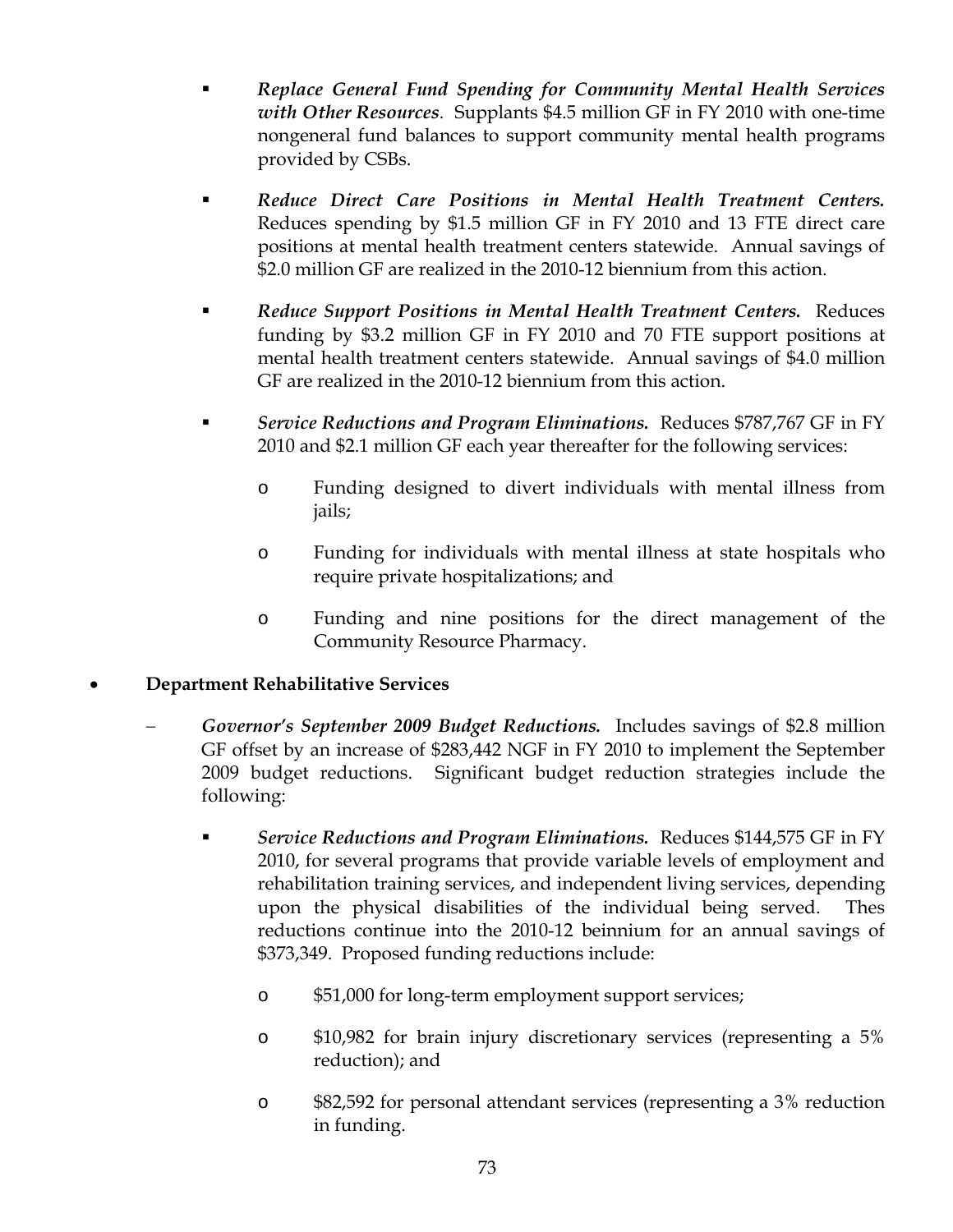- *Replace General Fund Spending with Other Resources***.** Replaces \$283,443 GF in FY 2010 with federal funds and other agency resources for administrative costs in the Long Term Employment Support Services and Personal Assistance Services programs. This annual savings continues each year in the 2010-12 beinnium.
- *Administrative Reductions and Efficiencies***.** Reduces spending by \$1.9 million GF in FY 2010 through a combination of administrative reductions and program efficiencies including eliminating 18 vacant positions and laying off five FTE positions and six wage staff, reducing discretionary spending within the Department. Savings from these strategies continue in the 2010-12 biennium, increasing to \$2.4 million annually.

## • **Woodrow Wilson Rehabilitation Center**

− *Governor's September 2009 Budget Reductions.* Includes savings of \$884,413 GF for FY 2010 to implement the September 2009 budget by eliminating 13 FTE and 2 wage positions. This annual savings amount continues into the 2010-12 biennium.

## • **Department of Social Services**

- − *Governor's September 2009 Budget Reductions.* Includes savings of \$4.8 million GF and \$472,601 NGF for FY 2010 to implement the September 2009 budget reductions. Significant budget reduction strategies include the following:
	- *Service Reductions and Program Eliminations***.** Reduces funding for several programs, resulting in savings of \$1.2 million GF in FY 2010, including:
		- o \$700,000 in FY 2010 for chore and companion services provided to low-income, homebound elderly through local departments of social services. This represents a 10 percent reduction in funding, which continues in FY 2011 and FY 2012;
		- o \$400,000 in FY 2010 in reduced support for a variety of social services provided through local departments of social services, termed "other purchased services," which increases to \$800,000 each year in FY 2011 and FY 2012; and
		- o \$100,000 from the elimination of a stipend program for social workers earning their Bachelors and Masters degrees in Social Work, which increases to \$450,000 each year in FY 2011 and FY 2012.
	- *Administrative Reductions and Efficiencies***.** Removes \$828,021 GF in FY 2010 through a combination of administrative budget reduction strategies, the largest of which eliminates 25 full-time and four part-time positions including 15 layoffs in the Department of Social Services' Central Office. These saving increase to \$1.3 million each year in FY 2011 and FY 2012.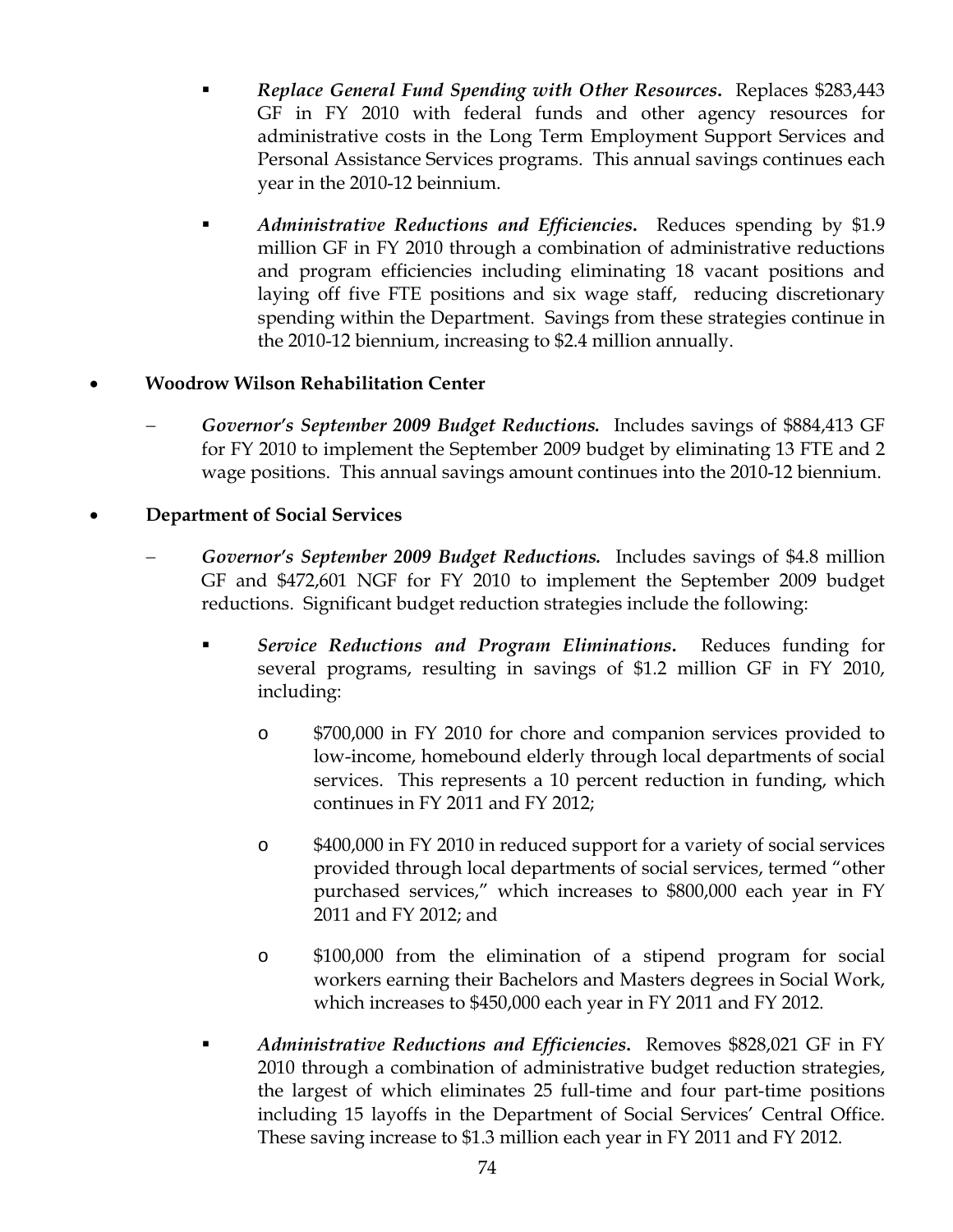- *Reduce Funding for Nonstate Agencies***.** Reduces funding for several nonstate agencies by 10 percent in FY 2010, including Reston Interfaith, Visions of Truth Ministries, and Child Advocacy Centers. Funding for Reston Interfaith and Visions of Truth Ministries is eliminated in the 2010- 12 biennium generating a combined savings of \$125,000 GF each year. The reduction for Child Advocacy Centers is increased by 5 percent to a total reduction of 15 percent in FY 2011 and FY 2012 generating savings of \$15,000 GF each year.
- *Agency Balances Reverted to General Fund***.** Reverts agency balances of \$2.3 million in FY 2010 to the general fund and transfers \$100,000 in revenues from the regulation of child care and adult living facilities to the general fund.
- *Implement a Uniform Rate Structure for Therapeutic/Treatment for Children in Foster Care or Special Needs Adoptions***.** Generates \$375,000 in general fund savings from the receipt of additional federal Title IV-E matching funds by implementing a uniform tool and rate structure to determine the amount paid to foster care and adoptive families for additional daily supervision of children with special needs for therapy or treatment.
- *Increase Child Registry Search Fee***.** Reduces \$65,000 GF by increasing the fee for a central child registry search from \$5.00 to \$7.00. The Code of Virginia provides that the search costs be borne by the employee or volunteer unless the children's residential facility pays the cost at its option.

#### *Spending Increases*

- *Fund Loss of Operating Revenue in Child Support Enforcement.* Provides \$1.4 million GF to offset the decline in child support retained collections from noncustodial parents who make child support payments for children receiving TANF. The Commonwealth retains a portion of these collections to offset the administrative costs in child support enforcement and the cost of providing TANF to these families; however, these collections have declined over the past year.
- − *Fund Unemployed Parents Cash Assistance Program Increases.* Provides \$5.5 million GF in FY 2010 to fund the increased caseload in the unemployed parent cash assistance program. This program provides temporary cash assistance to eligible low-income two-parent families similar to the Temporary Assistance to Needy Families (TANF) program. Caseloads in this program doubled from 1,181 to 2,074 cases in FY 2009 and expenditures increased by 72 percent.
- − *Fund VITA Costs for Increased Utilization of Eligibility Systems.* Provides \$1.8 million GF and \$2.9 million NGF in FY 2010 for the increased computer costs associated with determining eligibility for benefit programs and administering the child support enforcement program. Caseload growth has driven the increased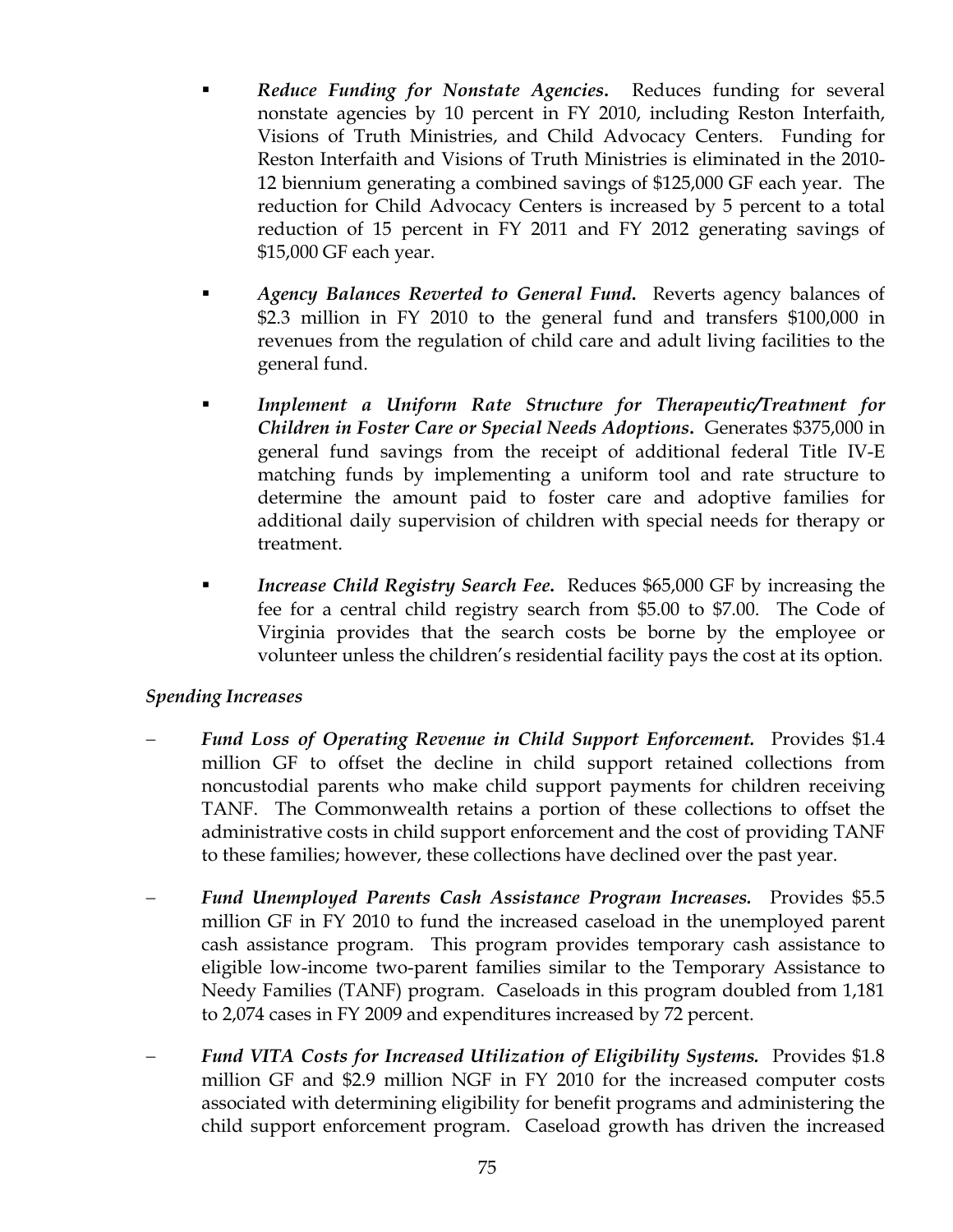use of information systems for mandated programs in the Department of Social Services.

## *Spending Reduction*

− *Foster Care and Adoption Subsidy Caseload and Expenditure Adjustments***.** Reduces spending on foster care and adoption subsidies by a net of \$2.8 million GF and \$4.9 million NGF in FY 2010. Foster care expenditures are expected to decline by about 11 percent in FY 2010, significantly lower than historical annual growth rates of 10 percent. A portion of this decline is due to the receipt of enhanced federal matching funds for Title IV-E foster care provided in the federal ARRA legislation (56.2 percent instead of an historical rate of 50 percent), resulting in a savings of almost \$3.3 million GF. However, some of the decrease is explained by declining caseloads. Caseloads declined by about 21 percent from 2008 to 2009 as more children were adopted and caseloads are expected to continue to drop in FY 2010.

Additional savings of \$544,152 GF are expected in federal Title IV-E adoption subsidies in FY 2010 primarily due to the receipt of the enhanced federal ARRA matching funds. These savings are offset by an expected increase of \$1.0 million (or 2.6 percent) in expenditures for special needs adoption subsidies.

## • **Virginia Rehabilitation Center for the Blind and Vision Impaired**

− *Governor's September 2009 Budget Reductions.* Includes savings of \$24,165 GF in FY 2010 to implement the September 2009 budget reductions by supplanting all remaining general fund support in the vocational rehabilitation program with federal funds.

# **HB/SB 30**

- **Secretary of Health and Human Resources** 
	- − *Continue September 2009 Budget Reductions*. Reduces an additional \$50,000 GF each year beginning July 1, 2010. In September 2009, the Governor reduced statewide funding for child advocacy centers by 5 percent or \$50,000 GF in FY 2010. With this additional reduction, the general fund base for the program will be reduced by 10 percent from \$1.0 million to \$900,000.

## • **Comprehensive Services for At-Risk Youth and Families**

- − *Continue September 2009 Budget Reductions.* Reduces spending by \$36.6 million GF each year to reflect lower utilization of CSA services.
- − *Enhanced Medicaid Funding*. Reduces funding by \$3.8 million GF and provides \$5.0 million NGF from enhanced federal Medicaid funding in FY 2011 through the American Recovery and Reinvestment Act of 2009 for Medicaid-eligible services provided to CSA youth.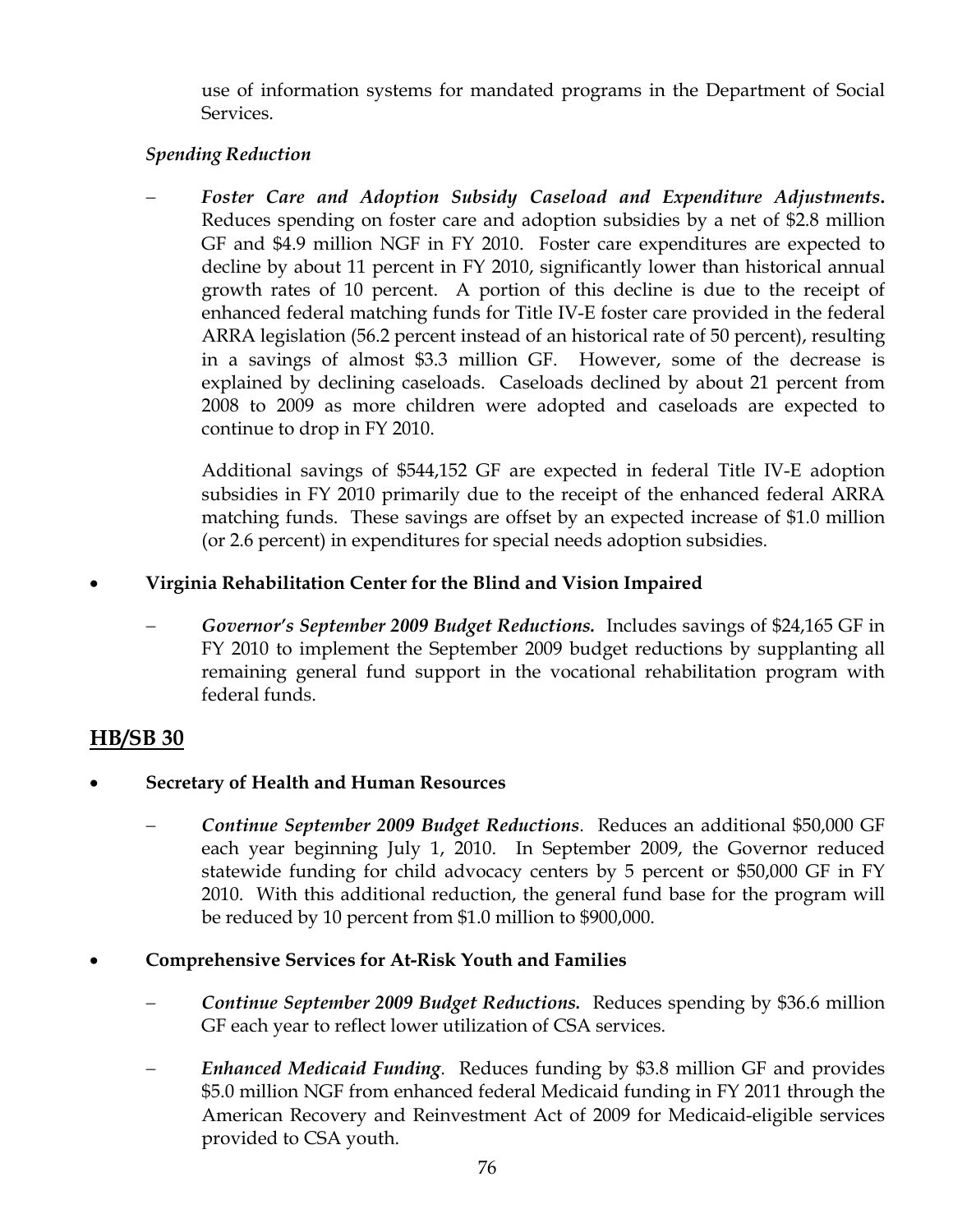- − *Eliminate TANF funding for CSA Trust Fund.* Eliminates \$965,579 each year from the federal TANF block grant fund for community-based services to children.
- − *Repeal Hold Harmless Clause for Residential Services.* Reduces spending by \$800,000 GF each year by eliminating a provision in the Appropriations Act that exempts the first \$200,000 in residential services each year from higher local match requirements based on FY 2007 expenditures. A hold harmless provision was included in the Act in 2008 to protect smaller localities that may experience one or two expensive residential placements in a year.
- *Increase Monitoring of CSA Outcomes.* Reduces funding by \$630,905 GF each year due to increased monitoring of outcomes for CSA providers.
- *Purchase of a CSA Information System.* Provides \$223,000 GF each year to continue funding for the State Executive Council's Child Assessment of Needs and Strengths (CANS) assessment tool. This tool has been developed to ensure that children receive uniform assessments and appropriate services.

## • **Department for the Aging**

- − *Continue September 2009 Budget Reductions*. Reduces \$1.4 million GF in FY 2011 and FY 2012 by continuing budget reduction strategies begun in September 2009 including reductions for ten community-based service providers, reductions for transportation, adult day care, personal care, care coordination and homemaker services, and the suspension of the Respite Care Grant Program.
- *Increased NGF for Elderly Nutrition Programs.* Adds \$1.5 million NGF each year for additional funding provided through the federal Older Americans Act for elderly nutrition programs.
- − *Increased NGF for Aging Service Programs.* Adds \$1.2 million NGF each year from federal grants for individual care services, an Alzheimer's demonstration project, the Senior Community Service Employment program and a grant from the Center for Medicare and Medicaid Services.

#### • **Department for the Deaf and Hard-of-Hearing**

- − *Continue September 2009 Budget Reductions.* Reduces spending by \$93,164 GF each year for administrative efficiencies and an 18 percent reduction in local outreach service contracts.
- − *Supplant GF Support for Technology Assistance Program (TAP) with NGF.*  Supplants \$434,071 GF each year for the TAP program with revenues generated through the Communications Use and Sales Tax. Under current law, revenues from the tax are provided to the Tax Department, the Deaf & Hard of Hearing Services' Relay Center, and localities in that order. This change, which requires legislation, proposes to fund the TAP program from nongeneral fund tax revenues, resulting in less funding for localities.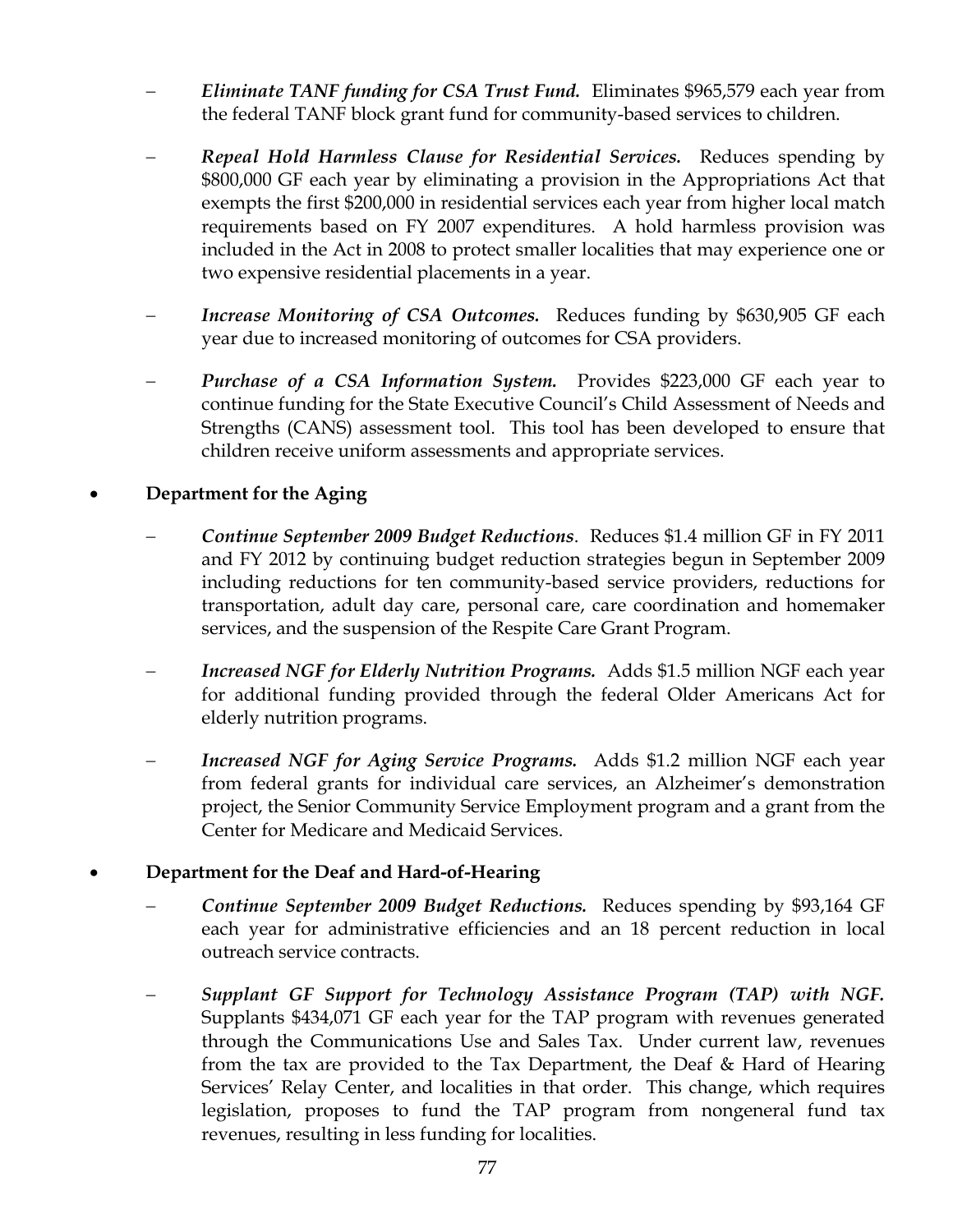## • **Department of Health**

*Continue September 2009 Budget Reductions.* Continues most of the budget reductions implemented in FY 2010 resulting in savings of \$7.8 million GF in FY 2011 and \$7.9 million GF in FY 2012 through a combination of strategies including reductions to community-based providers, administrative efficiencies, program reductions or eliminations and nongeneral fund revenue sources. The major difference from the September 2009 reductions is a proposal to consolidate Poison Control services at one center instead of the current three to achieve annual general fund savings of \$1.0 million. In September 2009, funding was reduced by 15 percent.

## *New Spending*

- *Drinking Water State Revolving Fund.* Restores \$2.6 million GF annually for local drinking water improvement projects that was initially provided in 2006 to offset a reduction in federal funding. Funding was reduced in FY 2010 due to the availability of federal ARRA funding.
- − *Fund Office of the Chief Medical Examiner (OCME) Compliance with Supreme Court's Melendez-Diaz Ruling.* The introduced budget includes \$817,574 GF in FY 2011 and \$1.1 million GF in FY 2012 to accommodate anticipated workload demands in the OCME due to this recent Supreme Court ruling. Funding will be used to hire 10 additional staff including death investigators, forensic pathologists, autopsy technicians and administrative support.
- − *Replace Eliminated TANF Funding with GF for CHIP of Virginia.* Adds \$717,559 GF and reduces \$1.1 million NGF from the federal TANF block grant each year for CHIP of Virginia. Due to a structural imbalance in the federal TANF block grant fund and rising demand for TANF cash assistance, funding from the block grant was eliminated for CHIP.

#### *Budget Reductions*

- − *Supplant GF for Environmental Health Services with Increased Fee Revenues.*  Beginning July 1, 2010, the introduced budget proposes an increase of \$3.8 million NGF from permit fee revenues for restaurants, hotels, campgrounds and summer camps and plan reviews. The additional revenue will supplant \$3.8 million GF annually for agency operations. Revenue generated from the fee increases accounts for only 62 percent of total revenues; the remaining revenues of \$2.3 million will be provided to local health districts.
- − *Supplant GF for Office of the Chief Medical Examiner (OCME) with Increase in Vital Records Fee.* Supplants \$2.5 million GF each year for the OCME with revenues generated from a fee increase for Vital Records requests. Under current law, a copy of birth and death records costs \$12.00. The fees will increase to \$20.00 on July 1, 2010. In addition, a \$9.00 fee will be imposed for expedited requests plus the cost of on-line identity verification and mailing.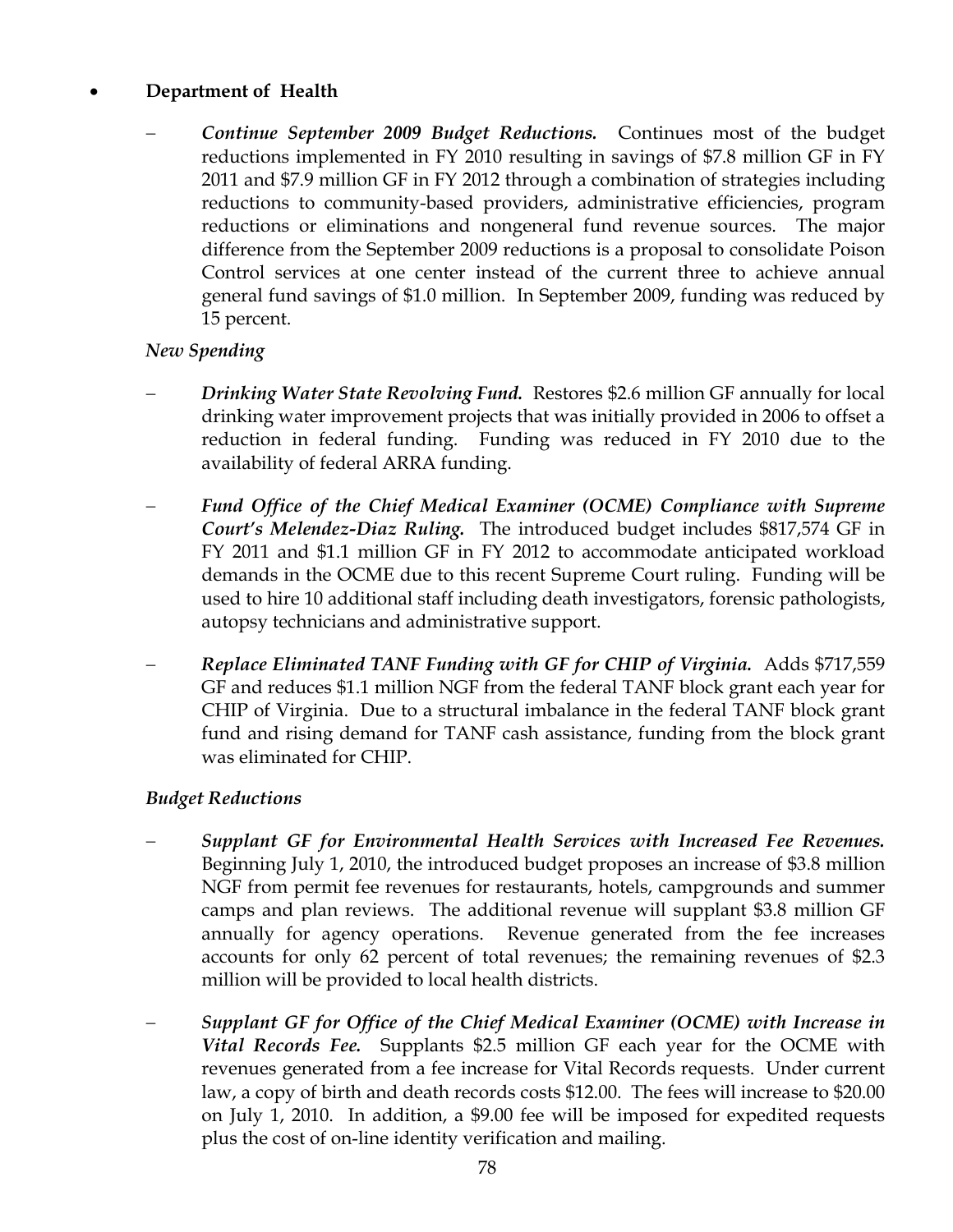- − *Supplant GF for Office of Licensure and Certification (OLC) with Additional Fee Revenue.* Proposes supplanting \$400,000 GF in FY 2011 and \$604,415 GF in FY 2012 with increased fees from nursing homes, hospitals, home care centers, and hospices..
- − *Establish Fee Structure for Marina Program and Shellfish Sanitation Program.* Supplants \$64,250 GF with \$64,250 NGF each year from permitting fees for sewage facilities at marinas regulated by the Health Department. Also, supplants \$150,150 GF with \$150,150 NGF each year from fees for certifications, marine resources, and National Pollutant Discharge Elimination System permits. The proposed fees within the Office of Environmental Health Services are designed to recover the costs of regulating these entities pursuant to recommendations contained within a 2008 Health Department report to address increasing costs and workload issues for the shellfish sanitation program and marina applications, plans, and reviews.
- **Transfer Balance from Trauma Center Fund to GF.** The introduced budget proposes the transfer of \$2.4 million from the Trauma Center Fund to the general fund each year of the biennium beginning July 1, 2010. Currently, \$1.0 million annually is transferred from the Trauma Fund to the general fund. Annual revenues to the Fund, which is generated from driver's license reinstatement fees, have ranged from \$8.0 to \$9.0 million and are distributed to hospitals to defray the cost of operating trauma centers.
- − *Eliminate Funding for Local Health District Laboratories.* Proposes the closure of ten health district laboratories and a reduction of 29 positions, resulting in savings of \$657,048 GF and \$438,032 NGF in FY 2011 and \$760,953 GF and \$525,424 NGF in FY 2012. Beginning September 1, 2010, health district laboratory services will be contracted out to private providers, similar to the way 25 other health districts provide laboratory services.
- − *Eliminate Funding for Local Health Department Pharmacies.* Reduces \$607,115 GF and \$407,743 NGF in FY 2011 and \$674,430 GF and \$449,620 NGF in FY 2012 by eliminating state and local funding for pharmacy services in six local health districts. Ten of fourteen pharmacists employed in these health districts will be laid off, while four will be transferred to the Department's Central Pharmacy where local health districts will be able to purchase prescription drugs.
- − *Eliminate Funding for Local Health District.* Reduces \$500,000 GF and \$333,333 NGF each year from local cooperative health department funding through administrative efficiencies and service reductions.
- − *Eliminate Funding for Case Management Obstetrical Service Projects.* The introduced budget eliminates \$100,000 GF each year for case management related to obstetrical services in five health districts (Lenowisco, Cumberland Plateau, Three Rivers, Central Shenandoah, and Alleghany). These pilots were created to ensure women had access to obstetrical services in areas of the Commonwealth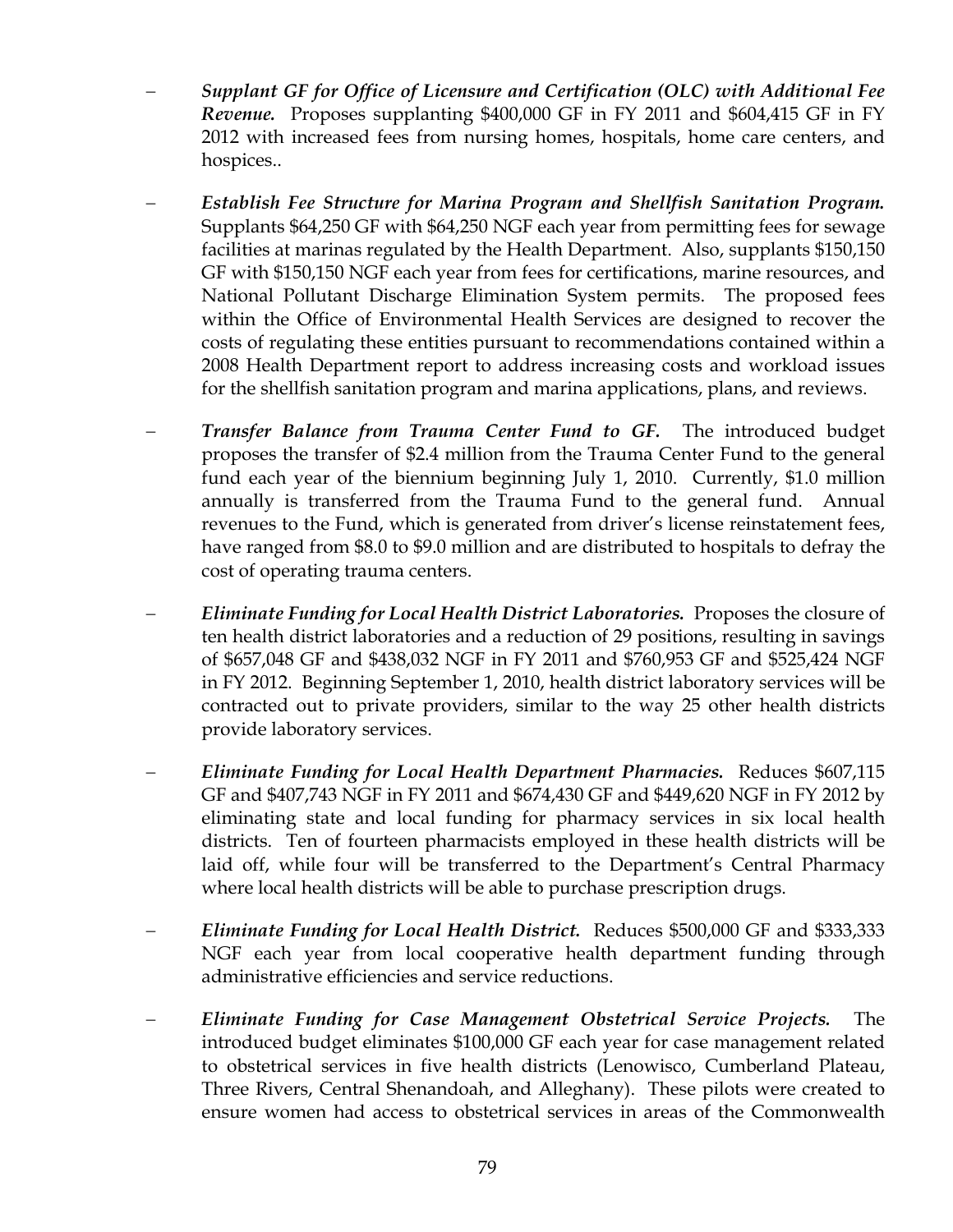where such services were not available. Local health districts will be required to develop their own strategies to support the project.

## • **Department of Medical Assistance Services**

- − *Continue September 2009 Budget Reductions.* With the exception of an unanticipated, one-time increase in federal Medicaid funding in FY 2010, all of the budget reductions announced in September will continue into the next biennial budget resulting in general fund savings of \$16.7 million in FY 2011 and \$18.2 million in FY 2012. Two substantive differences from September 2009 actions are:
	- The proposed elimination of supplemental payments to assisted living facilities for non-Medicaid recipients in the Regular and Intensive Assisted Living Program; and
	- The elimination of 100 MR waiver slots slated to be distributed on January 1, 2010. In September, the Governor withheld 100 of 200 MR waiver slots that were to be allocated in January 2010.

#### *Forecast Changes*

− *Medicaid Utilization and Inflation.* Adds \$277.3 million GF and \$511.4 million NGF in FY 2011 and \$500.4 million GF and \$848.8 million NGF in FY 2012 to fully fund expected increases in enrollment and medical costs for the Medicaid program. In addition, \$80.1 million GF and \$82.1 million NGF is provided to accommodate projected growth in FY 2010. Nongeneral funds are provided through matching federal Medicaid dollars. Annual Medicaid spending has risen substantially from the historic average of 7 percent to 8 percent in FY 2009 and 12 percent in FY 2010. In FY 2011 and FY 2012, projected growth in Medicaid is expected to be 11.4 percent and 8.1 percent, respectively.

The lengthy economic recession facing the Commonwealth has contributed to most of the recent growth in the program. Population groups that are more sensitive to economic conditions include low-income families with children. Higher payments to managed care organizations are assumed in the Medicaid forecast to accommodate recent enrollment growth and cost increases. In addition, steady enrollment growth is anticipated among low-income aged, blind and disabled individuals served by the program. Finally, the rising cost of health care services, including inpatient and outpatient hospital services, nursing facility services, and Medicare Part B premiums that are paid on behalf of low-income elderly recipients on Medicaid, require additional resources to fund the program's growth.

− *Backfill Expiring Federal Medicaid Support with General Funds.* The introduced budget provides \$376.8 million in FY 2011 and \$814.7 million in FY 2012 from the general fund to replace enhanced federal Medicaid funding that was provided in the American Recovery and Reinvestment Act of 2009 but is expected to expire.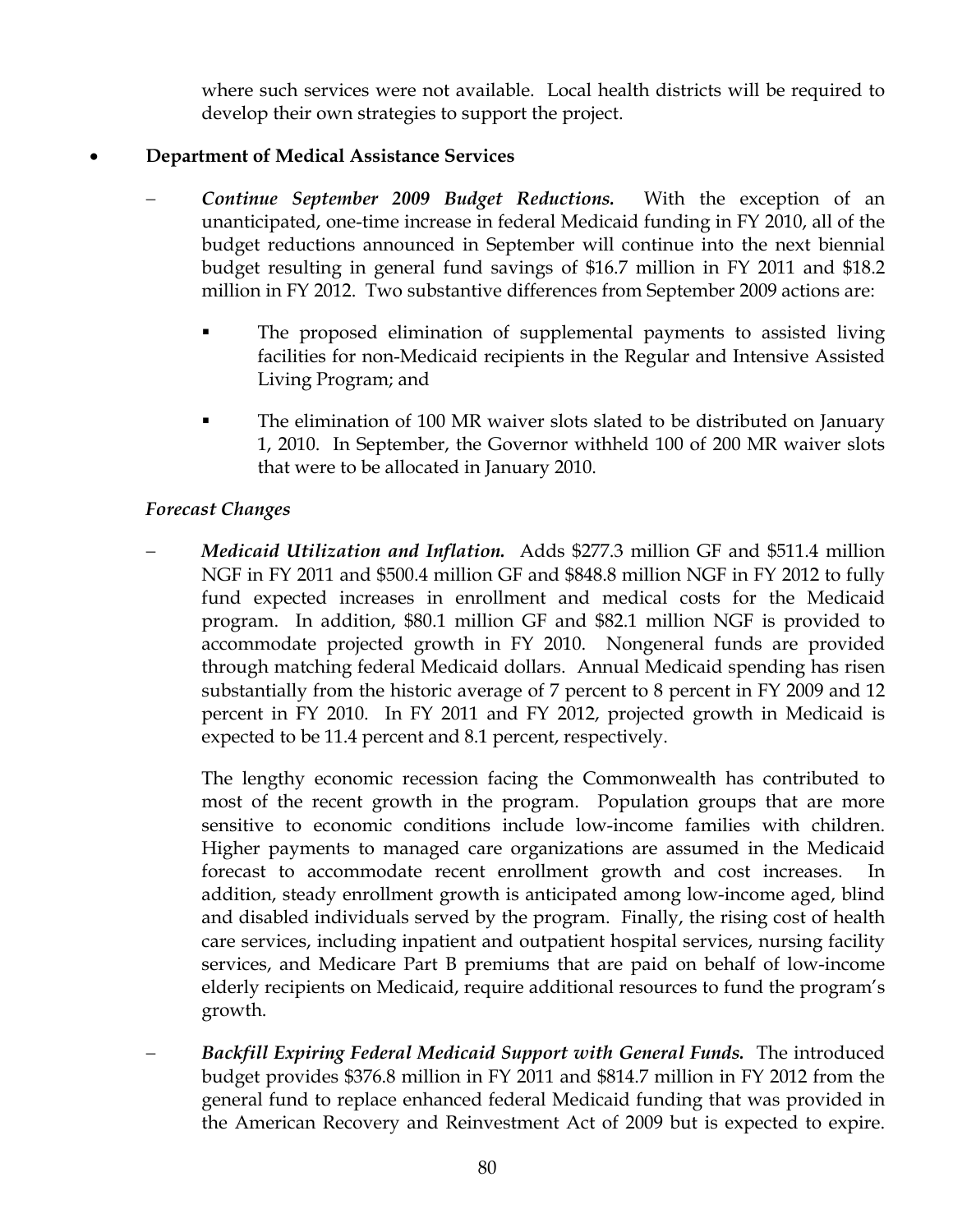The federal government provided temporary fiscal relief for states through the Medicaid program from October 1, 2008 through December 31, 2010 in the form of enhanced Medicaid funding. During this time period, the federal government increased its share of Medicaid funding in Virginia from roughly 50 cents per \$1.00 spent on Medicaid services to 62 cents. This increase allowed Virginia to reduce its general fund commitment to Medicaid for a 27-month period. Upon expiration of the enhanced federal funding, however, federal support must be replaced in order to maintain funding for current services in the Medicaid program.

- − *Family Access to Medical Insurance Security (FAMIS) Utilization and Inflation.* Proposes funding of \$4.0 million GF and \$7.4 million NGF in FY 2011 and \$8.1 million GF and \$15.0 million NGF in FY 2012 to address anticipated enrollment and cost increases for the FAMIS program. FAMIS spending is projected to increase significantly (by 19 percent) in FY 2011 then slow to 7 percent in FY 2012. Children under the age of 19 in families with income between 133 and 200 percent of poverty are eligible for this program. Higher rates paid to managed care organizations that coordinate care for these children largely explain the projected increase in program costs.
- − *Medicaid State Children's Health Insurance Program (SCHIP).* The introduced budget adds \$10.1 million GF and \$18.8 million NGF in FY 2011 and \$16.5 million GF and \$30.6 million NGF from federal Medicaid matching funds in FY 2012 to fully fund program growth for Medicaid-eligible low-income children living in families with incomes between 100 and 133 percent of the federal poverty level. The federal government matches Medicaid expenditures for these children at the same rate that is provided for the FAMIS program (about 65 percent). Enrollment in this program is up significantly due to the prolonged recession. Program expenditures are expected to grow by 18.7 percent in FY 2011 and 14.2 percent in FY 2012.
- *Increased Funding for Involuntary Mental Commitments.* Proposes an increase of \$3.1 million GF each year to address rising hospital and physician costs related to temporary detention orders. Legislative changes to the Commonwealth's mental health civil commitment statutes enacted by the 2008 General Assembly appear to explain recent growth in the program. Expenditures rose by 27 percent in FY 2009 but are expected to level off. Additional funding of \$3.1 million GF is included in HB/SB 29 to address rising caseloads.

#### *Increased Funding*

− *Adjust Funding for the Virginia Health Care Fund*. Adds \$17.4 million GF in FY 2011 and \$15.2 million GF in FY 2012 to reflect lower net revenues to the Virginia Health Care Fund. Revenues in the fund are derived from 40 percent of revenues from the Master Tobacco Settlement Agreement, tobacco taxes, and Medicaid recoveries. Because revenues from the Fund are used as a portion of the state's match for the Medicaid program, lower revenues require an additional general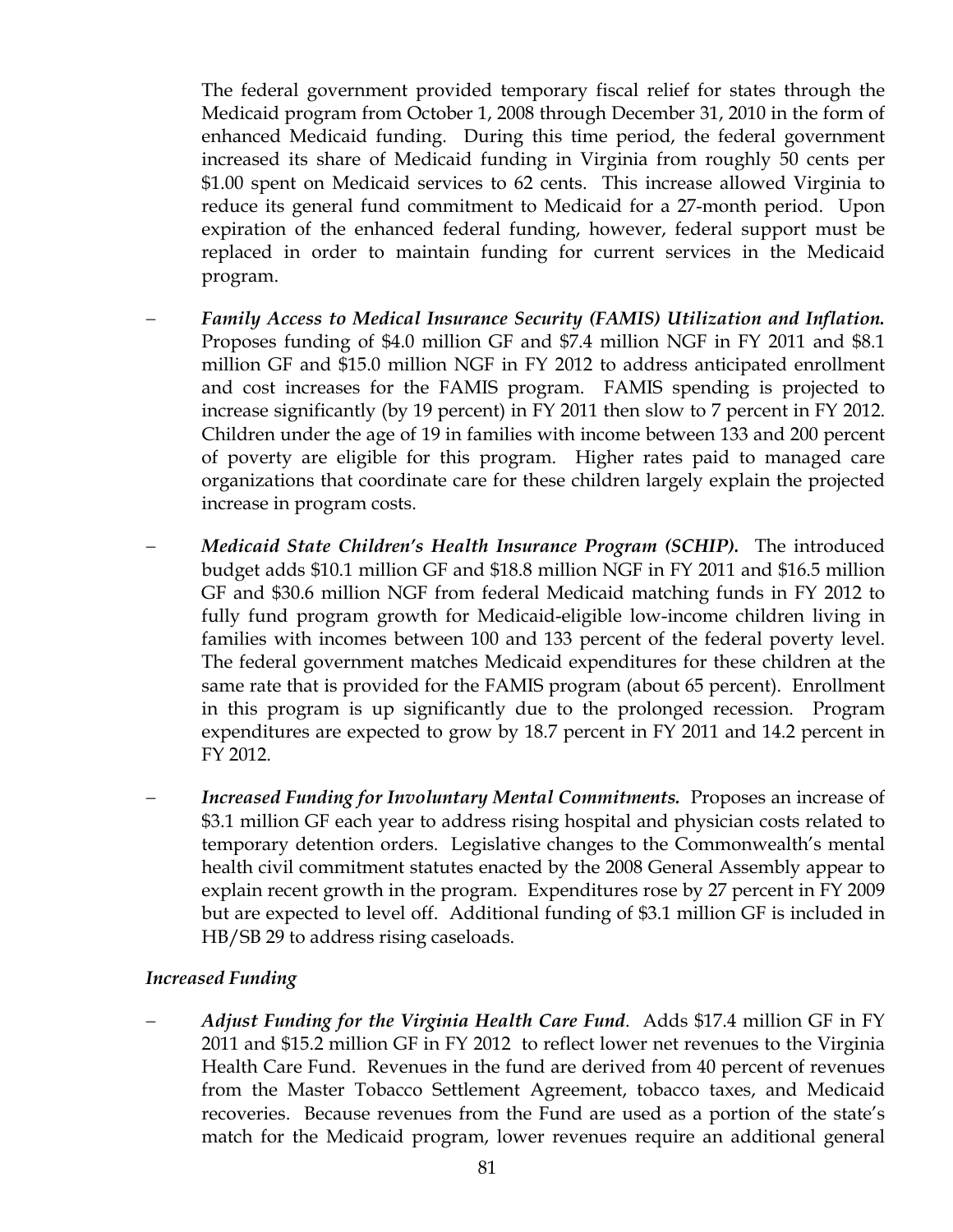fund appropriation to maintain currently-funded Medicaid services. Changes to the fund include the following:

- A reduction of \$19.5 million each year from cigarette taxes;
- A reduction of \$3.5 million each year from school-based revenue maximization initiatives;
- An increase of \$2.7 million each year from increased tax collections on other tobacco products;
- An increase of \$3.6 million each year from tobacco taxes resulting from a policy changed included in the introduced budget repealing the dealer discount; and
- An increase of \$2.0 million each year resulting from a policy change included in the introduced budget that increases the amount to be transferred from the Master Tobacco Settlement to the Fund from 40.0 to 41.5 percent of overall revenues. This additional amount in annual revenues will be used to pay for children's health care through the FAMIS program. Currently, 10.0 percent of tobacco settlement funds are allocated to the Virginia Foundation for Healthy Youth; the allocation to the VFHY will be reduced by \$2.0 million annually or 8.5 percent.
- − *Provide General Fund Match for State Mental Health and Intellectual Disability Training Centers.* Proposes \$31.9 million GF and \$28.1 million NGF from federal Medicaid matching funds in FY 2012 for the Medicaid costs of individuals served at state mental health and mental retardation facilities. In prior years, the Department of Behavioral Health and Developmental Services has transferred internal funds to the Department of Medical Assistance Services to draw down federal Medicaid dollars. Because DBHDS' source of internal funding has been exhausted, additional general fund support is necessary to receive federal funding. About \$2.0 million of the additional \$31.9 million GF reflects the loss of enhanced federal Medicaid funding provided through federal stimulus funds.
- Expand Medicaid Coverage to Pregnant Women to Comply With Federal Law. Proposes \$667,887 in FY 2011 and \$659,221 in FY 2012 from the general fund and \$727,887 NGF in FY 2011 and \$659,221 NGF in FY 2012 from federal Medicaid matching funds to expand Medicaid coverage to pregnant women with income between 133 and 185 percent of poverty who have other health insurance coverage. Under current law, low-income pregnant women who have access to health insurance coverage are not eligible for FAMIS coverage or Medicaid. Federal legislation passed earlier this year (Children's Health Insurance Program Reauthorization Act (CHIPRA) of 2009) requires that pregnant women be enrolled in Medicaid at these eligibility levels or the Commonwealth may have to forego enhanced federal funding for these women. In effect, Medicaid will become the secondary payer for pregnancy-related costs not covered by the private insurer.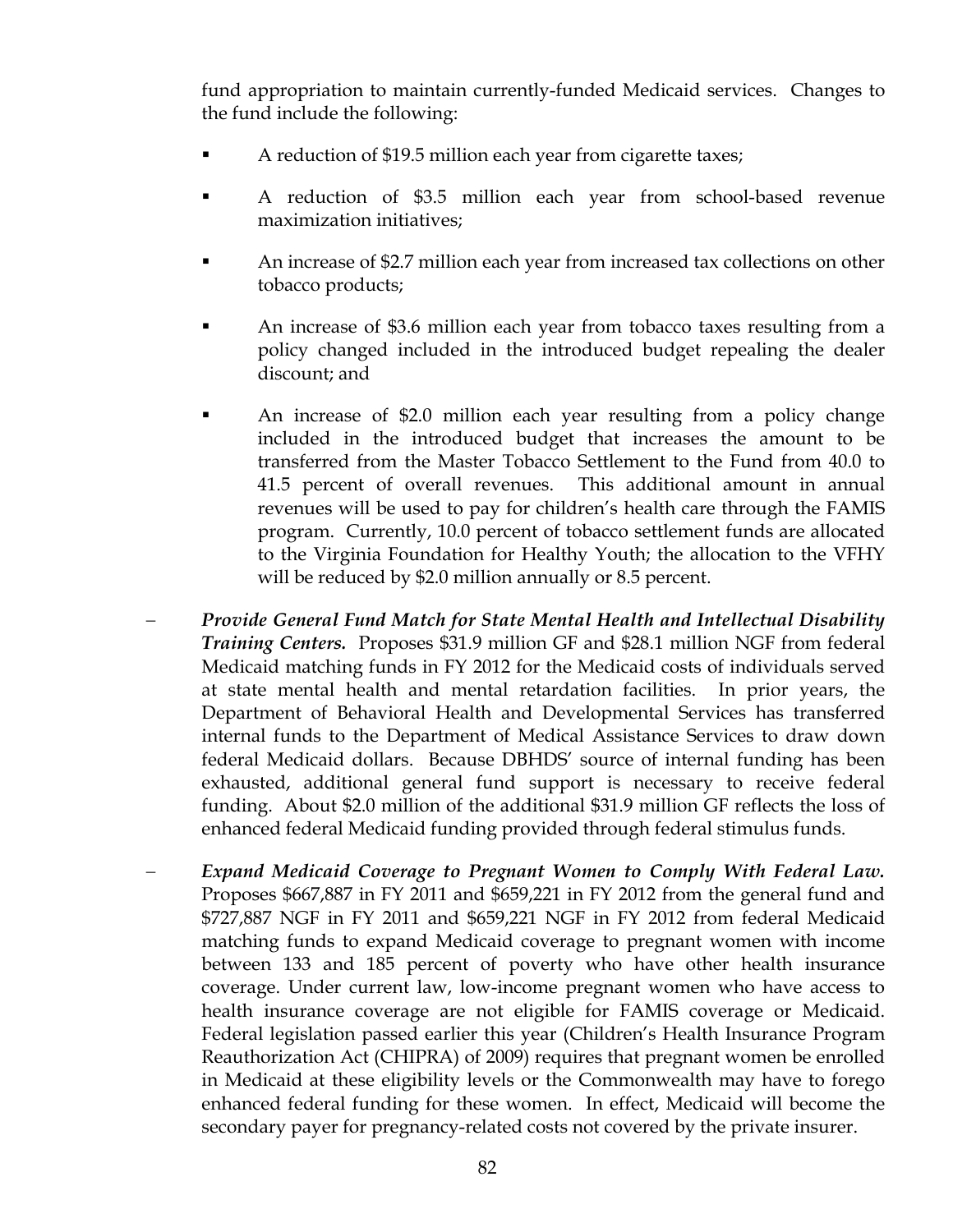− *Additional NGF for Nursing Facility Improvement Grant Program.* Includes \$250,000 NGF from civil penalties paid by nursing facilities that can only be used for nursing facility improvements according to federal law. Additional funding will be used to fund the Department's grant program to nursing facilities to improve work environments and reduce staff turnover.

#### *Provider Rate Reductions (Hospital Services)*

- − *Eliminate Inflation Adjustment for Hospital Operating Rates.* Proposes a reduction of \$29.4 million GF in FY 2011 and \$46.6 million GF in FY 2012 and \$37.1 million NGF in FY 2011 and \$46.6 million NGF in FY 2012 from federal Medicaid matching funds by withholding the annual inflation adjustment to inpatient operating rates for acute and rehabilitation hospitals each year of the FY 2010-12 biennium. Under current law, the inpatient operating rates for hospitals are adjusted annually by an inflation factor based on current trends in hospital costs. Hospital operating rates will be rebased as scheduled on July 1, 2010 and are unaffected by this budget action.
- − *Maintain Disproportionate Share Hospital (DSH) Payments at FY 2010 Funding Level.* Includes savings of \$10.0 million in FY 2011 and \$10.5 million in FY 2012 to the general fund and \$10.0 million in FY 2011 and \$10.5 million in FY 2012 in federal Medicaid matching funds by maintaining current DSH payments to acute and rehabilitation hospitals at the same rate in effect for FY 2010. DSH payments are provided to hospitals that serve a disproportionate share of indigent individuals compared to peer hospitals. While this proposed change does not include an inflationary adjustment for DSH, it will allow that hospital-specific payments are rebased in FY 2011. Because no additional funding is provided, however, some hospitals that qualify for DSH payment will receive additional support, while others will receive less. This outcome is dictated by the Department's policy that any changes be budget neutral. Finally, the threshold to qualify for DSH payments for hospitals is lowered from 15 to 14 percent of Medicaid utilization.
- *Impose Stricter Requirements on Disproportionate Share Hospital (DSH) Payments for Out-of-State Hospitals.* The introduced budget assumes savings of \$2.5 million in FY 2011 and \$2.6 million in FY 2012 to the general fund and \$2.5 million in FY 2011 and \$2.6 million in FY 2012 in federal Medicaid matching funds by tightening the requirements for out-of-state hospitals to qualify for DSH payments under Virginia's Medicaid program. Under current law, a hospital whose Medicaid utilization – measured by patient days – exceeds 15 percent qualifies for an extra payment known as DSH if they are serving Virginia Medicaid enrollees. However, an out-of-state hospital can qualify for DSH if 8 percent of its utilization is from Virginia residents and 8 percent from another state's Medicaid program. This change will impose a new requirement that at least 12 percent of out-of-state hospitals' Medicaid utilization must be comprised of Virginia residents. According to DMAS officials, none of Virginia's neighboring states provide DSH payments to out-of-state hospitals.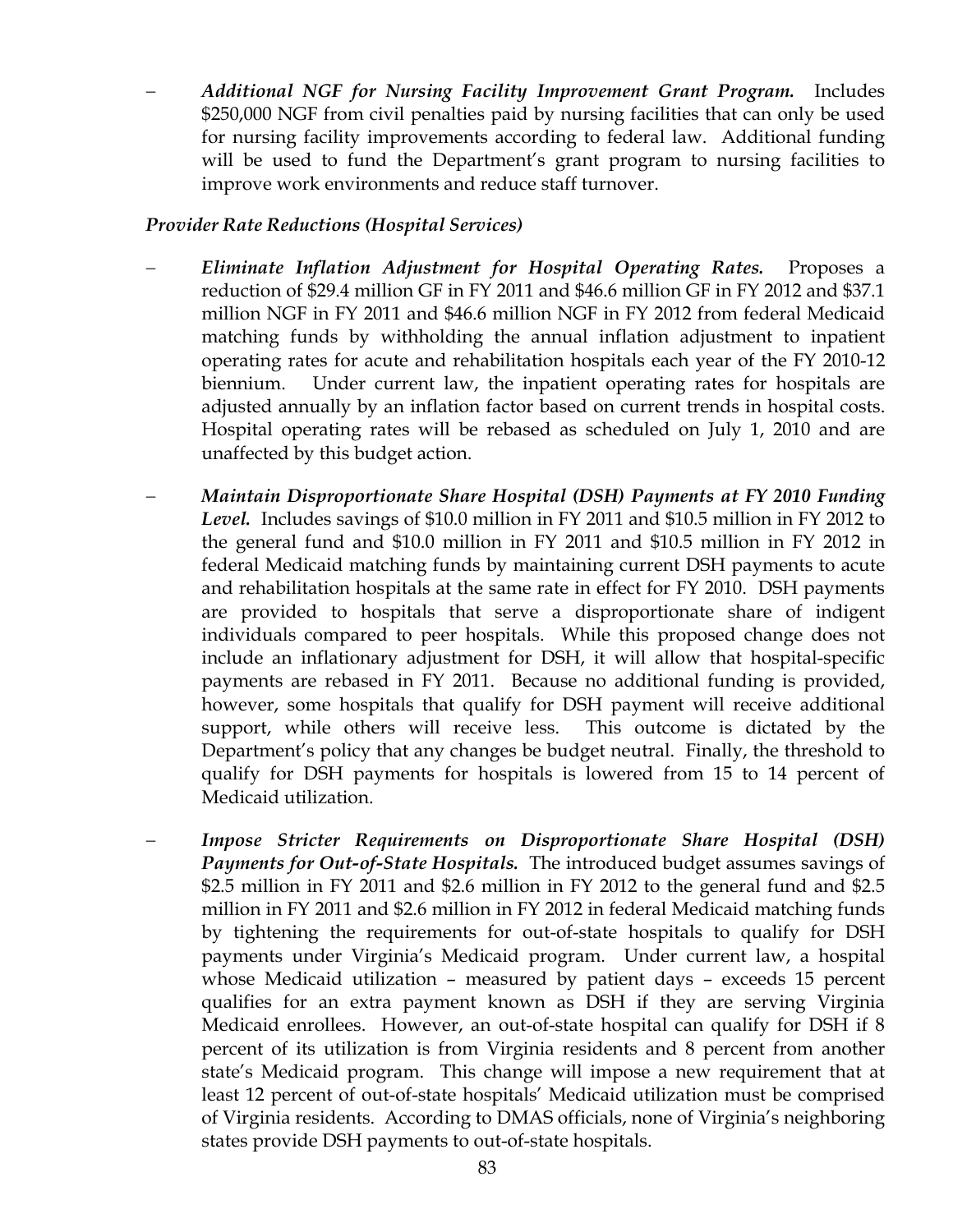Proposed budget reduction strategies affecting hospitals (see table below) total \$119.1 million GF and \$112.0 million from federal Medicaid matching funds.

| <b>Summary of Proposed Payment Reductions to Hospitals</b> |                      |                       |                      |                              |  |
|------------------------------------------------------------|----------------------|-----------------------|----------------------|------------------------------|--|
|                                                            | <b>FY 2011</b>       |                       | FY 2012              |                              |  |
| <b>Description</b>                                         | GF<br><b>Savings</b> | NGF<br><b>Savings</b> | GF<br><b>Savings</b> | <b>NGF</b><br><b>Savings</b> |  |
| <b>Inpatient hospitals:</b>                                |                      |                       |                      |                              |  |
| Withhold annual inflation rate adjustment                  | \$29.4               | \$37.1                | \$46.6               | \$46.6                       |  |
| <b>Inpatient hospitals: Disproportionate Share</b>         |                      |                       |                      |                              |  |
| Maintain DSH payments at FY 2010 level<br>۰                | \$10.0               | \$10.0                | \$10.5               | \$10.5                       |  |
| Impose Stricter DSH Requirements for out-                  | 2.5                  | 2.5                   | 2.6                  | 2.6                          |  |
| of-state hospitals                                         |                      |                       |                      |                              |  |
| <b>State Teaching Hospitals:</b>                           |                      |                       |                      |                              |  |
| Reduce indigent care reimbursements by 3%<br>$\bullet$     | \$7.2                | \$0.0                 | \$7.9                | \$0.0                        |  |
| Inpatient hospitals: GME & IME Payments                    |                      |                       |                      |                              |  |
| Withhold inflation from Graduate and                       | \$2.1                | \$2.8                 | \$2.6                | \$2.8                        |  |
| <b>Indirect Medical Education payments</b>                 |                      |                       |                      |                              |  |
| <b>Inpatient hospitals: NICU Payments</b>                  |                      |                       |                      |                              |  |
| Eliminate special Indirect Medical payments                | \$0.9                | \$1.1                 | \$1.0                | \$1.0                        |  |
| to hospitals with high-volume NICUs                        |                      |                       |                      |                              |  |
| Long-stay hospitals:                                       |                      |                       |                      |                              |  |
| Reduce payments to average Medicaid                        | \$0.4                | \$0.6                 | \$0.5                | \$0.5                        |  |
| allowable costs                                            |                      |                       |                      |                              |  |
|                                                            |                      |                       |                      |                              |  |

#### *Provider Rate Reductions (all other providers)*

- − *Reduce Provider Rates for Home and Community-Based Waiver Services by 5 Percent.* Proposes a savings of \$18.2 million in FY 2011 and \$18.0 million in FY 2012 from the general fund and \$22.9 million in FY 2011 and \$18.0 million in FY 2012 from federal Medicaid matching funds by reducing the rates paid to community-based providers of Medicaid waiver services by five percent beginning July 1, 2010. This reduction will not apply to skilled nursing services provided under the Technology Assisted waiver.
- *Maintain Nursing Facility Rates at FY 2010 Level.* Includes savings of \$11.2 million in FY 2011 and \$18.3 million in FY 2012 from the general fund and \$14.1 million in FY 2011 and \$18.3 million in FY 2012 from federal Medicaid matching funds by maintaining that rates paid for nursing facilities at the same level in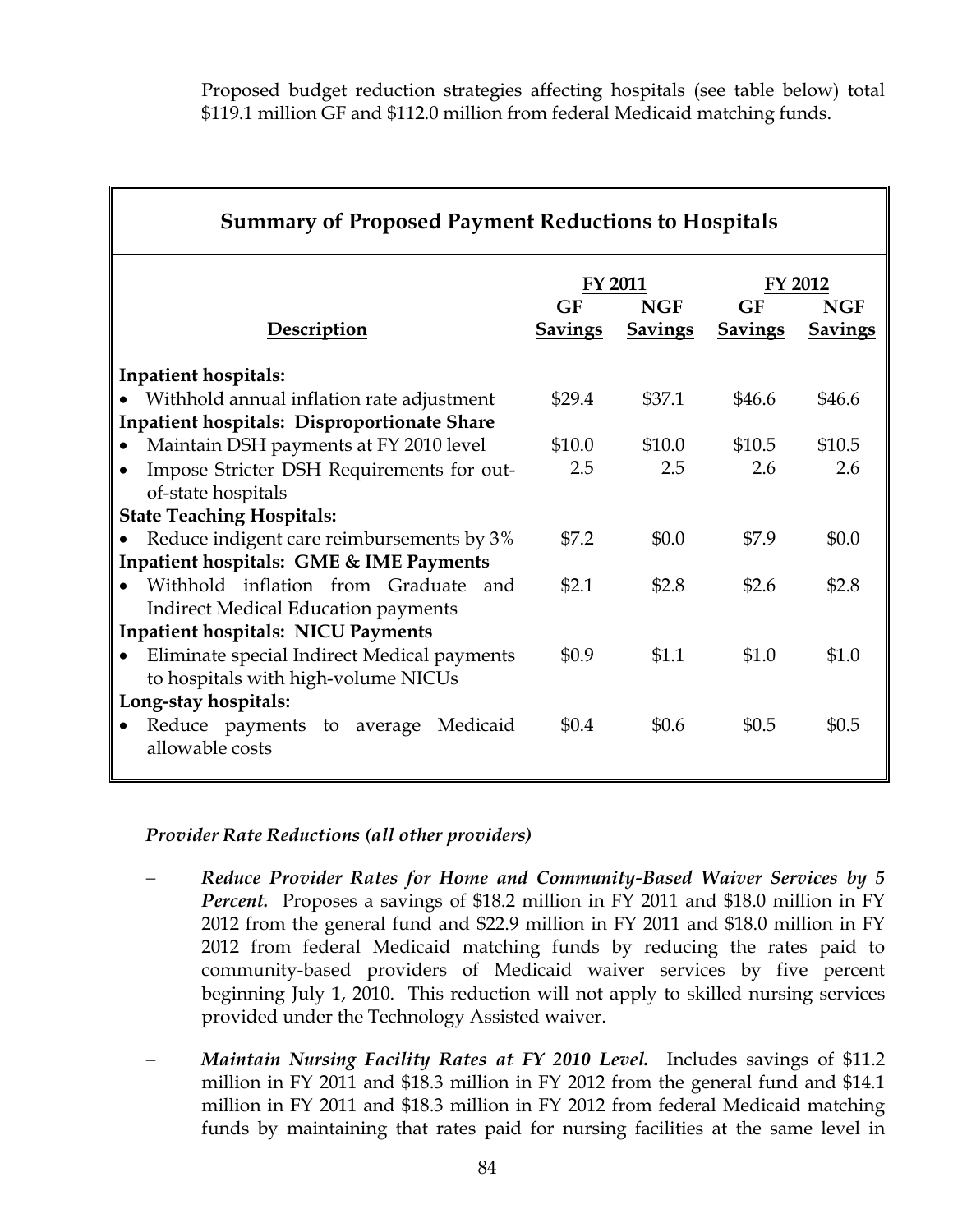affect in FY 2010. This budget action withholds an annual adjustment for inflation and biennial rebasing of the rates paid to nursing homes.

- − *Reimbursement Changes for Durable Medical Equipment (DME).* Proposes multiple strategies to reduce spending on DME by \$3.1 million GF and \$4.0 million NGF in FY 2011 and \$3.5 million GF and \$3.5 million NGF in FY 2012. The budget proposes that \$1.7 million in FY 2011 and \$1.8 million in FY 2012 from the general fund savings be transferred to the Productivity Investment Fund. The DME savings will be achieved by:
	- Reducing reimbursement rates from 100 to 90 percent of Medicare for equipment that has a Regional Carrier Rate;
	- Reducing fee schedules by category-specific amounts as recommended by a November 2009 report on DME;
	- Modifying the pricing schedule for incontinence supplies from cases to items to conform with industry standards;
	- Establishing rates for additional procedure codes where benchmark rates are available;
	- Reimbursing at cost plus 30 percent for any item not on the fee schedule;
	- Determining alternate pricing for any code that does not have a rate; and
	- Limiting service day reimbursement to intravenous and oxygen therapy equipment.

Further, proposed language amendments allow DMAS the authority to: (a) modify reimbursement for Durable Medical Equipment for incontinence supplies based on competitive bidding and (b) change the limit on incontinence supplies prior to requiring prior authorization.

Proposed reductions to all other Medicaid providers (see table below) total \$82.1 million GF and \$87.7 million from federal Medicaid matching funds.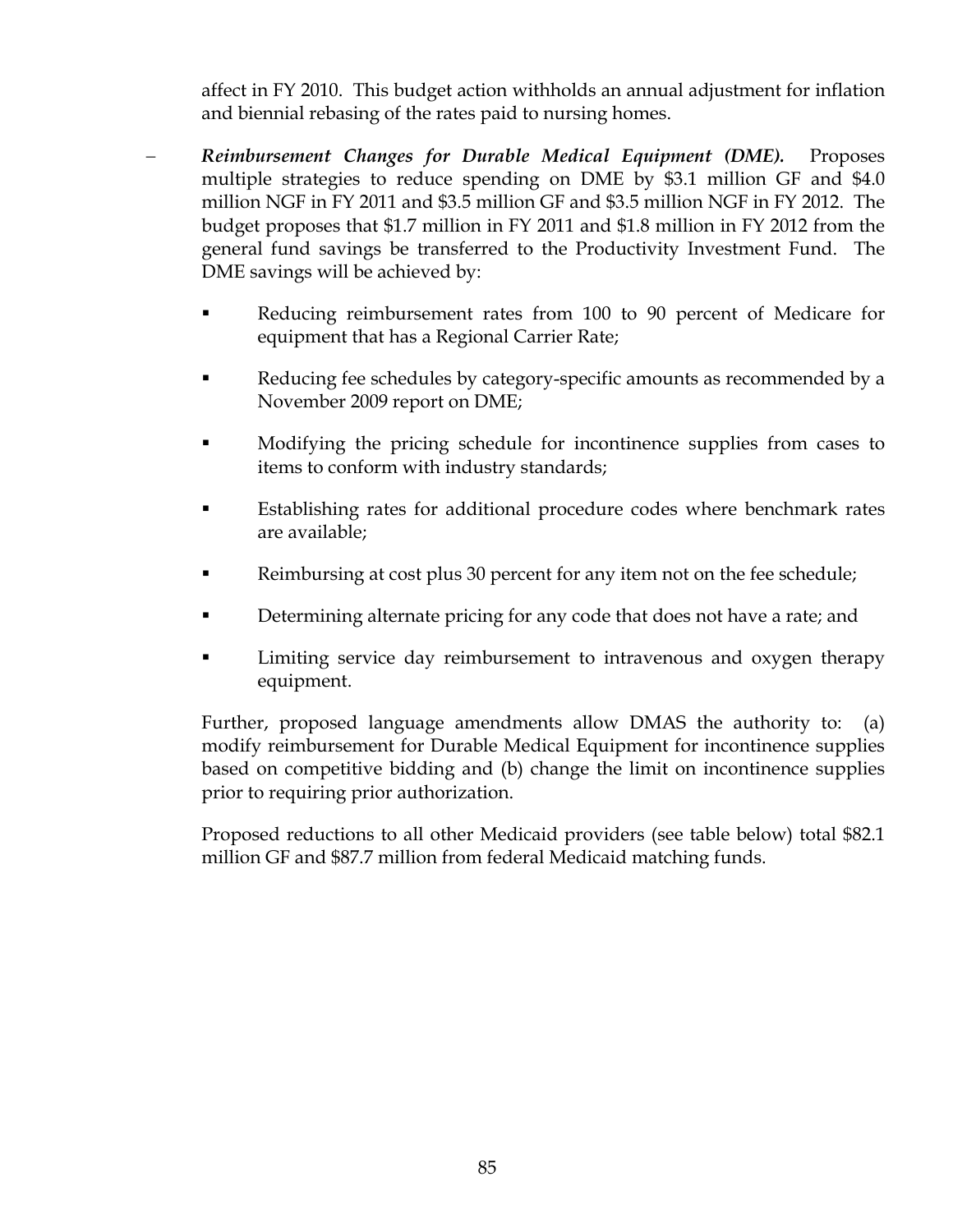# **Summary of Proposed Payment Reductions to All Other Providers**

|                                                | <b>FY 2011</b> |                | FY 2012        |                |
|------------------------------------------------|----------------|----------------|----------------|----------------|
|                                                | GF             | <b>NGF</b>     | GF             | <b>NGF</b>     |
| <b>Provider Payment Reductions</b>             | <b>Savings</b> | <b>Savings</b> | <b>Savings</b> | <b>Savings</b> |
| <b>Home and Community-Based Services:</b>      |                |                |                |                |
| Reduce provider rates by 5 percent             | \$18.2         | \$22.9         | \$18.0         | \$18.0         |
| <b>Nursing Facilities:</b>                     |                |                |                |                |
| Withhold annual inflation rate adjustment, and | \$11.2         | \$14.1         | \$18.3         | \$18.3         |
| triennial rebasing of facility rates           |                |                |                |                |
| <b>Residential Psychiatric Facilities:</b>     |                |                |                |                |
| Withhold annual inflation rate adjustment      | \$1.2          | \$1.5          | \$2.8          | \$2.8          |
| <b>Durable Medical Equipment:</b>              |                |                |                |                |
| Modify reimbursement rates for DME             | \$3.1          | \$4.0          | \$3.5          | \$3.5          |
| <b>Clinical Laboratory Services:</b>           |                |                |                |                |
| Reduce reimbursement rate by 5 percent on      | \$1.6          | \$2.0          | \$1.4          | \$1.4          |
| February 1, 2010                               |                |                |                |                |
| <b>Therapeutic Behavioral Services:</b>        |                |                |                |                |
| Reduce reimbursement rate by 5 percent on      | \$0.5          | \$0.7          | \$0.6          | \$0.6          |
| February 1, 2010 for children's residential    |                |                |                |                |
| services                                       |                |                |                |                |
| <b>Home Health Agencies:</b>                   |                |                |                |                |
| Withhold annual inflation rate adjustment      | \$0.2\$        | \$0.2\$        | \$0.4          | \$0.4          |
| <b>Freestanding Psychiatric Facilities:</b>    |                |                |                |                |
| Maintain reimbursement levels at FY 2010       | \$0.3\$        | \$0.0          | \$0.4          | \$0.0          |
| <b>Outpatient Rehabilitation Agencies:</b>     |                |                |                |                |
| Withhold annual inflation rate adjustment      | \$0.1          | \$0.1          | \$0.2          | \$0.2          |
|                                                |                |                |                |                |

# *Eligibility Reductions*

− *Reduce Optional Eligibility Income Limits for Long-term Care Services. 300 percent of (SSI) Eligibility Category.* Under current law, certain individuals requiring long-term care services may be eligible for Medicaid services if their monthly income exceeds 300 percent of the federal Supplemental Security Income (SSI) payment level, equal to \$2,022. This proposal would reduce the eligibility standard from 300 to 275 percent of SSI or \$1,854 per month on January 1, 2011, resulting in fewer individuals qualifying for Medicaid long-term care services. Savings of \$16.9 million in FY 2011 and \$36.4 million in FY 2012 to the general fund and \$16.9 million in FY 2011 and \$36.4 million in FY 2012 NGF in federal Medicaid matching funds are assumed in the introduced budget. Proposed federal legislation may extend current maintenance of effort requirements related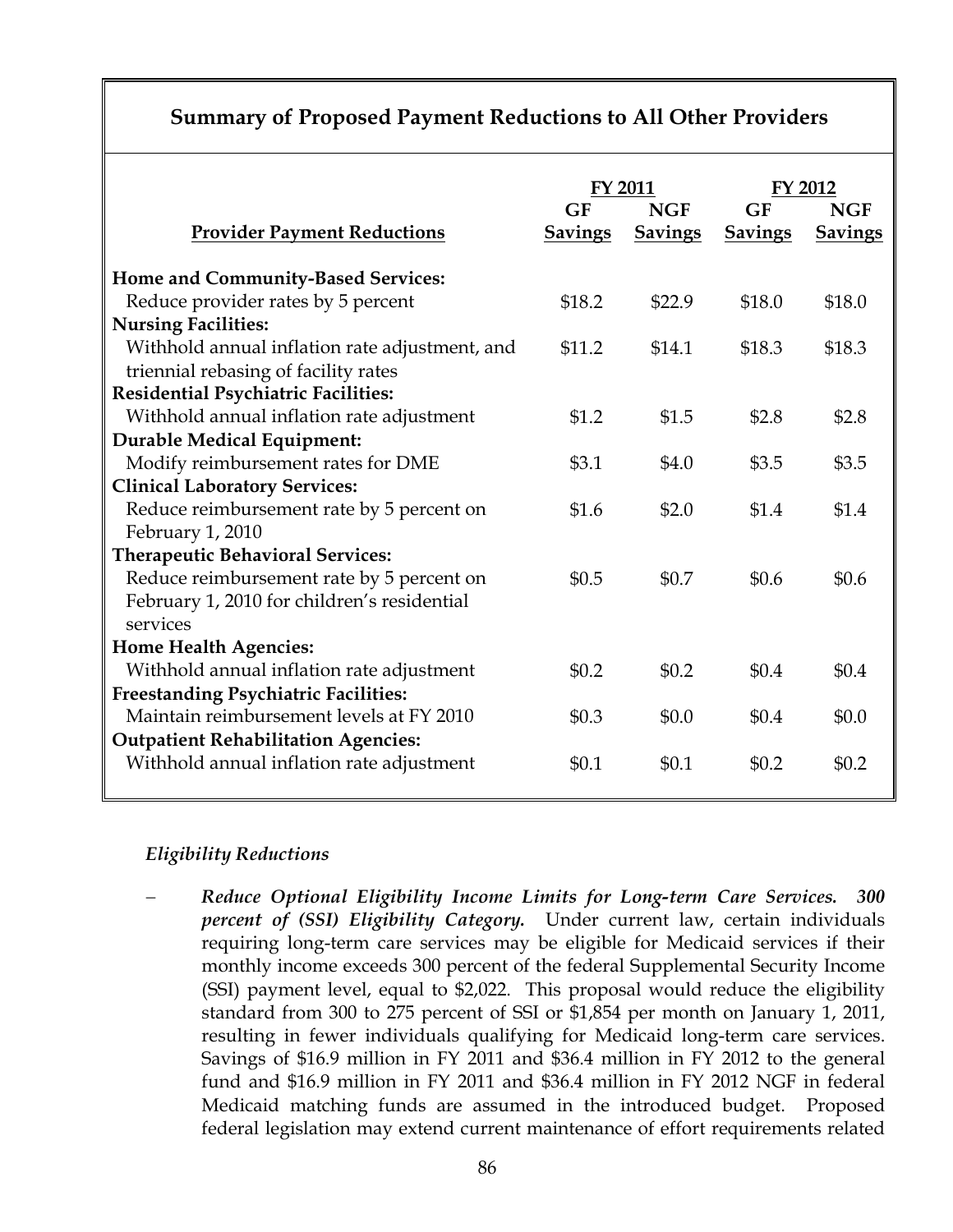to eligibility levels for an additional six months. If passed, this budget strategy would likely violate that requirement and would need to be reconsidered.

- − *Postpone Mandated Increase in the Mental Retardation (MR) and Developmental Disabilities (DD) Waiver Program.* Proposes a reduction of \$12.1 million in FY 2011 and \$27.1 million in FY 2012 to the general fund and \$15.3 million in FY 2011 and \$27.1 million in FY 2012 in federal Medicaid matching funds by eliminating the planned increase in MR waiver and DD waiver slots by 400 and 67, respectively, each year. Legislation passed during the 2009 Session requiring the addition of slots each biennium to eliminate the current waiting list for services, and funding for this initiative was included in the 2009 Medicaid spending forecast.
- − *Freeze Enrollment in Home and Community Based Waivers.* Includes savings of \$3.7 million in FY 2011 and \$13.3 million in FY 2012 to the general fund and \$3.7 million in FY 2011 and \$13.3 million in FY 2012 in federal Medicaid matching funds through the imposition of a freeze on new waiver slot allocations for calendar year 2011 (January 1, 2011 through December 31, 2011). Two waivers – the HIV/AIDS and Technology Assisted programs -- are exempt from the cap. The freeze will result in no new distribution of waiver slots when a current waiver recipient leaves the program. Proposed federal legislation may extend current maintenance of effort requirements related to eligibility levels for an additional six months. If passed, this budget strategy would likely violate that requirement and would need to be reconsidered.

#### *Service Limitations or Eliminations*

- *Reduce Number of Hours Allowed for Respite Care.* The introduced budget includes proposed savings of \$5.2 million in FY 2011 and \$21.2 million in FY 2012 to the general fund and \$6.6 million in FY 2011 and \$21.2 million in FY 2012 in federal Medicaid matching funds by reducing the number of hours that will be paid for respite care from 720 hours per calendar year to 240. With this change, caregivers who qualify for respite care under Medicaid's home and communitybased waiver programs will receive 30, 8-hour days of service as opposed to 90, 8 hour days.
- *Intensive In-home Mental Health Services.* Proposes three changes for intensive in-home mental health services. This community rehabilitation mental health service is one of the fastest growing expenditure categories within Medicaid. Services are provided to children and adults up to age 21 who are either (i) at-risk of being moved into an out-of-home placement or (ii) are in an out-of-home placement due to a documented clinical need. Proposed changes include:
	- *Increased Audits.* The introduced budget includes net savings of \$750,000 GF each year and \$1.0 million in FY 2011 and \$750,000 in FY 2012 in federal Medicaid matching funds to reflect increased scrutiny of intensive in-home mental health services.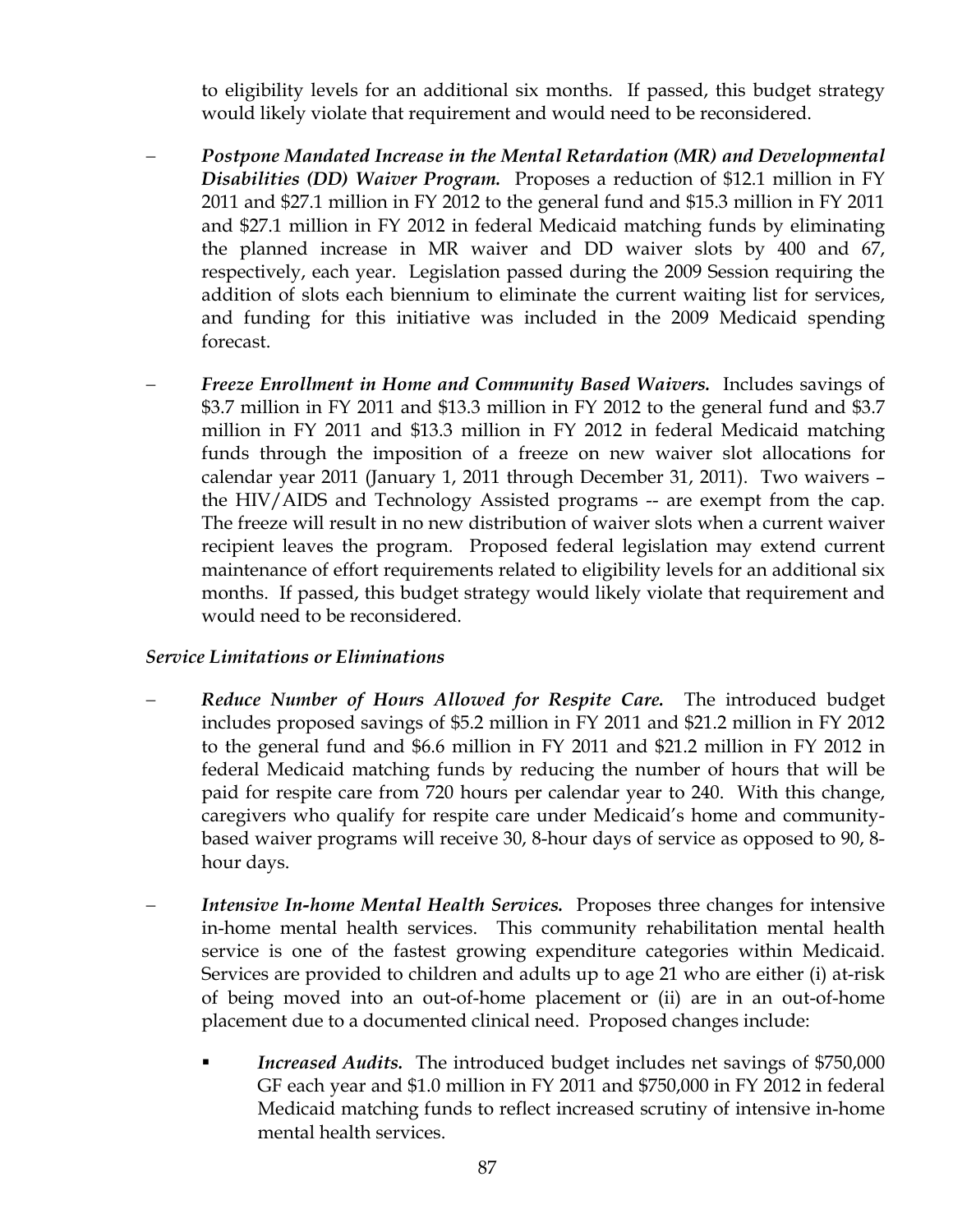- *Reduce Provider Rates.* Proposes a reduction of \$9.3 million in FY 2011 and \$10.5 million in FY 2012 to the general fund and \$11.7 million in FY 2011 and \$10.5 million in FY 2012 in federal Medicaid matching funds by decreasing the hourly reimbursement rate for intensive in-home mental health services from \$70 to \$60 per hour. This change was included in HB/SB 29 because it is effective on February 1, 2010 (FY 2010).
- *Prior Authorization.* The introduced budget proposes reductions of \$307,312 in FY 2011 and \$347,638 in FY 2012 to the general fund and \$387,806 in FY 2011 and \$347,638 in FY 2012 in federal Medicaid matching funds by requiring prior authorization of intensive in-home mental health services beginning one week after services begin instead of after 12 weeks as currently required.
- − *Eliminate Coverage for Certain Medicaid Services.* The introduced budget eliminates coverage for podiatry services and optometry (adults only) effective July 1, 2010. Repealing coverage for these two optional Medicaid services will result in savings of \$775,904 in FY 2011 and \$906,000 in FY 2012 to the general fund and \$935,686 in FY 2011 and \$906,000 in FY 2012 in federal Medicaid matching funds.
- − *Limit Annual Visits for Medicaid-Funded Therapy Services*. Reduces \$161,642 in FY 2011 and \$173,711 in FY 2012 from the general fund and \$203,982 in FY 2011 and \$173,711 in FY 2012 in federal Medicaid matching funds by imposing an annual limit on physical, occupational and speech therapy services. Currently, there is no limit on the number of visits an individual can receive, although visits exceeding 24 must be authorized.

#### *Other Budget Reductions*

- − *Assessment on Providers of Intermediate Care Facilities for the Mentally Retarded (ICF-MRs) Services.* Reduces \$4.2 million in FY 2011 and \$8.5 million in FY 2012 from the general fund and adds \$4.1 million in FY 2011 and \$8.4 million in FY 2012 NGF from federal Medicaid funds through the imposition of an assessment on ICF-MR providers. The introduced budget proposes an assessment of 5.5 percent on total revenues collected by providers of ICF-MR services to generate funds, which will be used to draw down matching federal Medicaid funds. The state would return the funding to these facilities in the form of Medicaid payments for their increased costs related to the assessment fee. The state would retain a portion of funding, thereby offsetting state general fund costs in the Medicaid program.
- *Implement Pharmacy Management Savings.* Proposes savings of \$4.9 million in FY 2011 and \$5.8 million in FY 2012 from the general fund and \$6.2 million in FY 2011 and \$5.8 million in FY 2012 from federal Medicaid funds through multiple strategies to reduce the cost of prescription drugs including: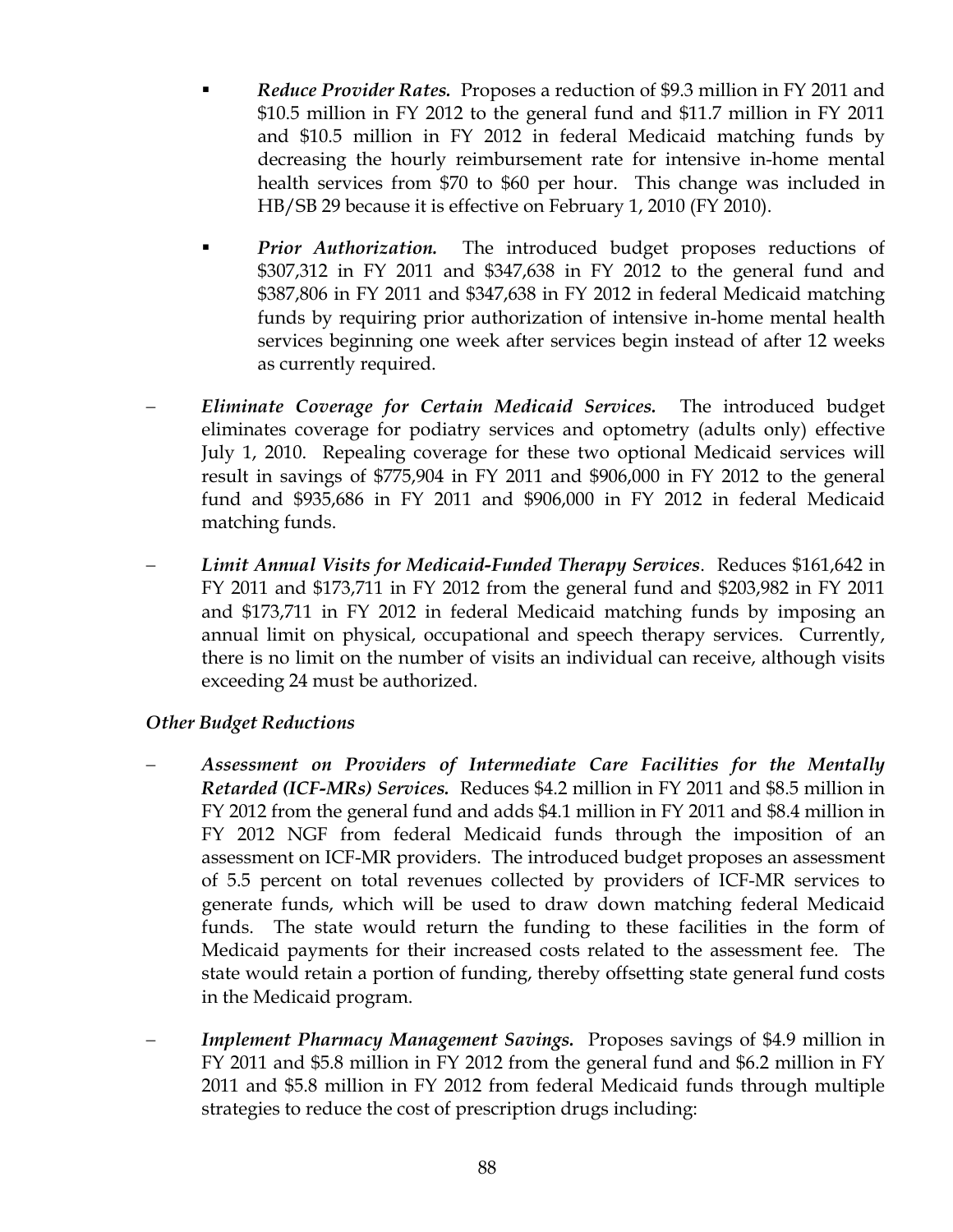- *Drug Acquisition Costs.* Reducing the reimbursement rate for pharmaceuticals from 10.25 to 13.1 percent of average wholesale price (AWP), the median reimbursement rate for all other states using AWP;
- *Preferred Drug List (PDL).* Adding antidepressants, antianxiety and antipsychotic drugs to the preferred drug list (PDL). Drugs that are not included on the PDL must be authorized prior to being dispensed; and
- *Maximum Allowable Cost (MAC).* Subjecting more generic drugs to the MAC reimbursement formula.
- − *Modify Eligibility Requirements for Children's Mental Health Demonstration Waiver.* The introduced budget modifies requirements for eligibility in the Children's Mental Health Waiver allowing children to be considered as a family of one (i.e., only a child's income would be considered for eligibility purposes). Under current law, a family's entire income is considered when a child exits a Psychiatric Residential Treatment Facility. Because of this requirement, few children are eligible for the waiver. This proposed change will allow more children to qualify for the waiver, in effect; reducing expenditures that otherwise would be spent on more expensive residential placements. Savings of \$1.0 million GF and \$1.0 million in federal Medicaid matching funds are assumed in the budget each year.
- *Supplant GF for FAMIS with NGF.* The introduced budget proposes to transfer 41.5 percent of revenues from the Master Settlement Agreement (MSA) to the Virginia Health Care Fund (VHCF) for coverage of health care service to children in the FAMIS program. Revenues from the fund will supplant the general fund share of FAMIS to achieve savings of \$2.0 million annually. Under current law, 40 percent of the Commonwealth MSA revenues are deposited into the VHCF.

## • **Department of Behavioral Health and Developmental Services (DBHDS)**

- − *Governor's September 2009 Budget Reductions.* Continues the on-going strategies contained in September 2009 generating savings of \$34.0 million each year in FY 2011 and FY 2012.
- − *Reduce Census at Intellectual Disability Training Centers Statewide.* Projects net savings of \$10.0 million GF and a reduction of 200 FTE positions in FY 2012 by reducing the census at training centers statewide by 57 beds. Individuals will be discharged and transferred to community intellectual disability waiver slots that have been previously approved or through the federal Money Follows the Person grant program.
- − *Reduce Beds and Positions at Southeastern Virginia Training Center (SEVTC) in Chesapeake.* Projects net savings of \$500,000 GF and \$500,000 NGF and the reduction of 50 FTE positions by reducing 32 beds at the 200-bed state intellectual disability training center located in Chesapeake. Capital funding of \$23.8 million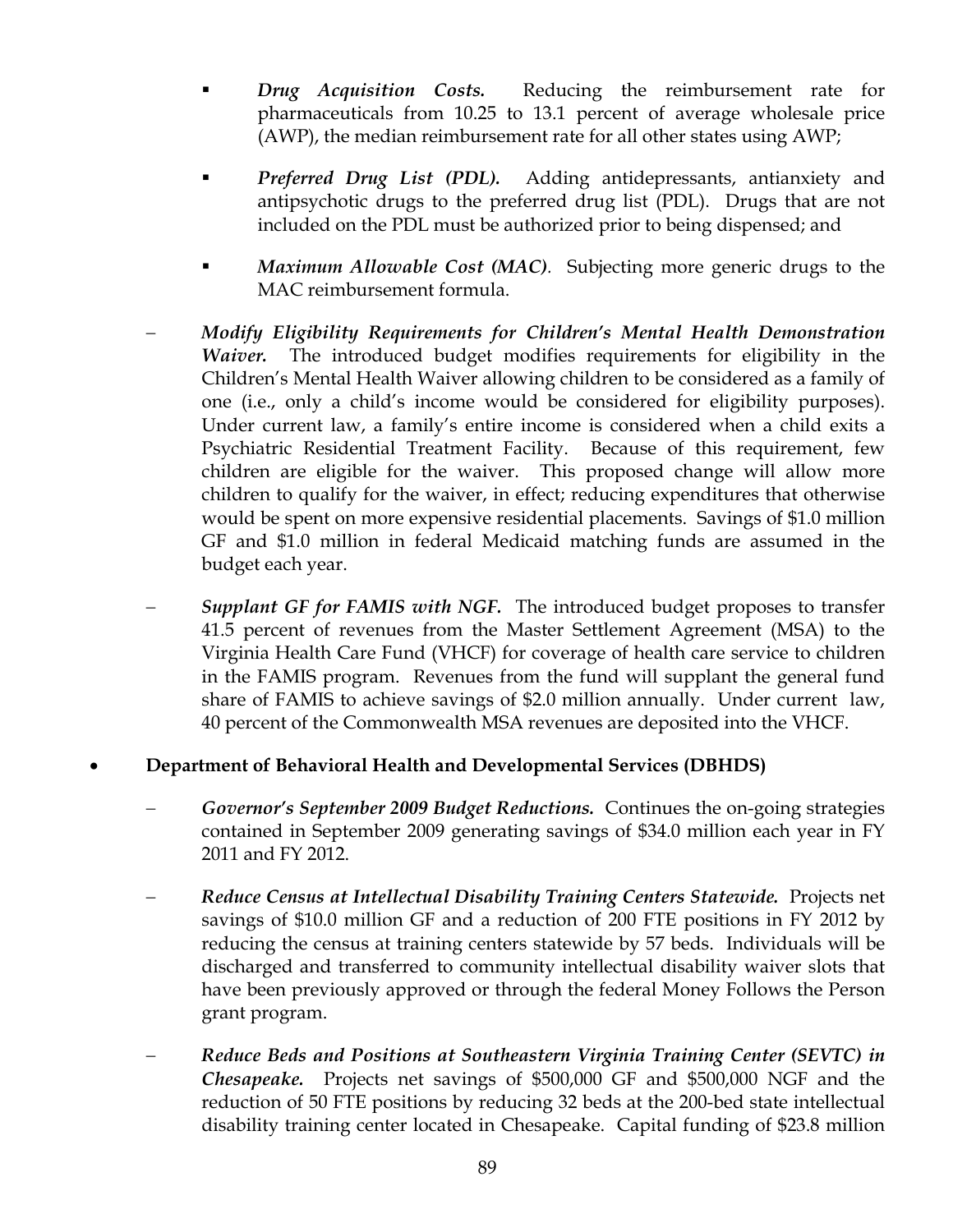that was set aside by the 2008 General Assembly for the renovation of SEVTC is being used to construct a smaller, 75-bed facility, addressing the needs of individuals requiring intensive, 24-hour care. In addition, \$8.4 million in capital funding is being used to construct 12 community-based intermediate care facilities (ICF-MRs) and six intellectual disability waiver homes in Health Planning Region V for individuals being discharged from the training center. This proposal assumes that a portion of that construction is complete in FY 2011 and 32 individuals will be transferred to appropriate community housing.

- − *Reduce Beds and Positions at Central Virginia Training Center (CVTC) in Lynchburg.* Projects net savings of \$1.2 million GF and \$1.2 million NGF each year and the reduction of 50 FTE positions by reducing 24 beds and closing one living unit at the 432-bed state intellectual disability training center located in Lynchburg. Capital funding of \$43.0 million that was set aside by the 2008 General Assembly for the renovation of SEVTC is being used to build a smaller facility addressing the needs of individuals requiring intensive, 24-hour care. In addition, \$10.1 million in capital funding is being used to develop communitybased intermediate care facilities and group homes for individuals being discharged from the training center. This proposal assumes that a portion of that community housing construction is complete in FY 2011 and 24 individuals will be transferred to appropriate community housing.
- − *Close Commonwealth Center for Children and Adolescents (CCCA) in Staunton*. Projects net savings of \$2.9 million GF in FY 2011 and \$6.2 million GF in FY 2012 from the closure of a 48-bed facility that provides mental health treatment for children and adolescents as of June 30, 2010. From the Center's \$8.3 million general fund appropriation in FY 2011, \$2.1 million will be set aside for private, inpatient mental health services for children needing acute care. Children and adolescents not eligible for this funding are assumed to receive acute mental health services in the community through private insurance or Medicaid. Thirty full-time employees at the facility are expected to fill vacancies at Western State Hospital (WSH), adjacent to CCCA. The FY 2011 budget provides \$3.3 million GF to pay for WTA costs for the remaining 100 employees that will be laid off.
- − *Close the Adolescent Unit at Southwestern Virginia Mental Health Institute (SWVMHI).* Estimates a net savings of \$700,000 in FY 2011 and \$1.4 million GF in FY 2012 from the closure by June 30, 2010 of a 16-bed unit for children and adolescents with acute mental illness. It is assumed that children and adolescents can be served in the community with state resources, private insurance or Medicaid. The FY 2011 budget provides \$700,000 GF to pay for WTA costs for the 28 employees that will be laid off.
- − *Close the Geriatric Unit at Southwestern Virginia Mental Health Institute.*  Estimates a net savings of \$2.0 million GF in FY 2012 and a reduction of 50 FTE positions from the closure by June 30, 2010 of a 40-bed unit for geriatric patients at SVMHI. These patients will be transferred to the Piedmont Geriatric Hospital in Burkeville.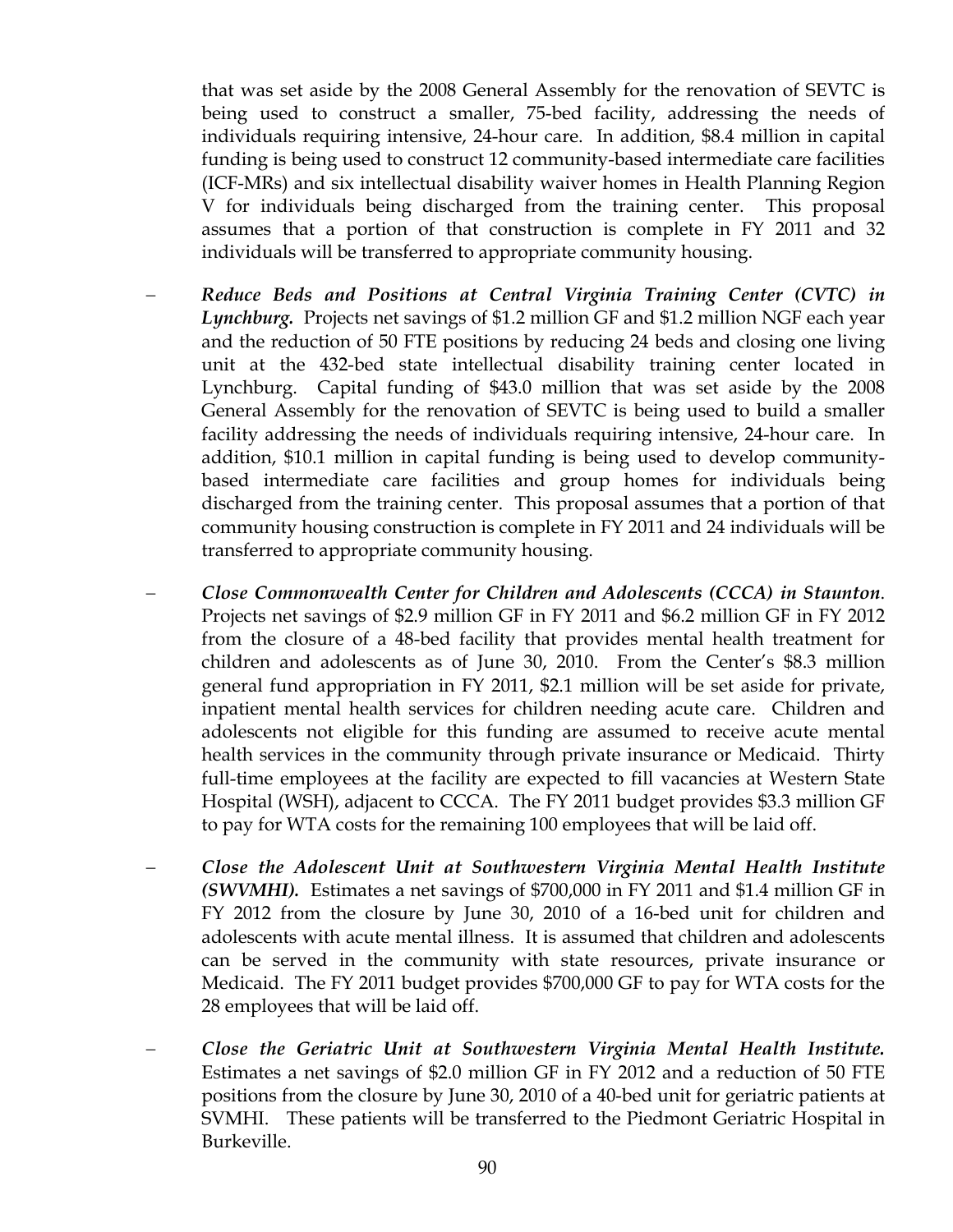- − *Capture Savings from Pharmacy Management Practices***.** Reduces \$1.2 million GF in FY 2011 and \$5.8 million GF in FY 2012 from the implementation of better pharmacy management practices that were recommended as a result of a statewide study. These practices include use of prior authorization, implementation of a Preferred Drug List, and better use of generic drugs.
- − *Reduce GF for Waiver Start-Up Costs*. Reduces \$660,000 GF in FY 2011 and \$760,000 in FY 2012 for mental retardation waiver start-up costs. This action eliminates all start-up funds by the second year as available slots will be filled by then.
- − *Agency NGF Balances Reverted to General Fund*. Adds language to revert any nongeneral fund balances accumulated by the department in excess of \$20.0 million to the general fund on July 1, 2012, except for federal grants. It is expected that special fund balances may accrue by the end of the biennium from third-party payers such as Medicaid, Medicare and other insurers and will be available to offset general fund increases in Medicaid for individuals receiving care in state mental health treatment centers and intellectual disability training centers.

#### • **Department Rehabilitative Services**

- Governor's September 2009 Budget Reductions. Continues the ongoing strategies contained in September 2009 and generates additional savings through the annualization of savings strategies. In combination, these generate general fund savings of \$3.5 million in FY 2011 and \$3.8 million in FY 2012.
- *Reduce Funds for Independent Living Part C Funds. Reduces funding by 5 percent* for Independent Living Part C funds generating a savings of \$232,139 GF in FY 2012.
- *Reduce Funds for Brain Injury Services.* Reduces funding by 5 percent for Independent Living Part C funds and brain injury services generating a savings of \$194,931 GF each year in FY 2011 and FY 2012.

## • **Woodrow Wilson Rehabilitation Center**

− *Governor's September 2009 Budget Reductions.* Continues the ongoing strategies contained in September 2009 generating savings of \$884,413 GF each year in FY 2011 and in FY 2012.

## • **Department of Social Services**

− *Governor's September 2009 Budget Reductions.* Continues the ongoing strategies contained in September 2009 and generates additional savings through the annualization of savings strategies and additional reductions or elimination of funding for certain nonstate agencies. In combination, these generate savings of \$5.0 million GF in FY 2011 and \$5.0 million GF in FY 2012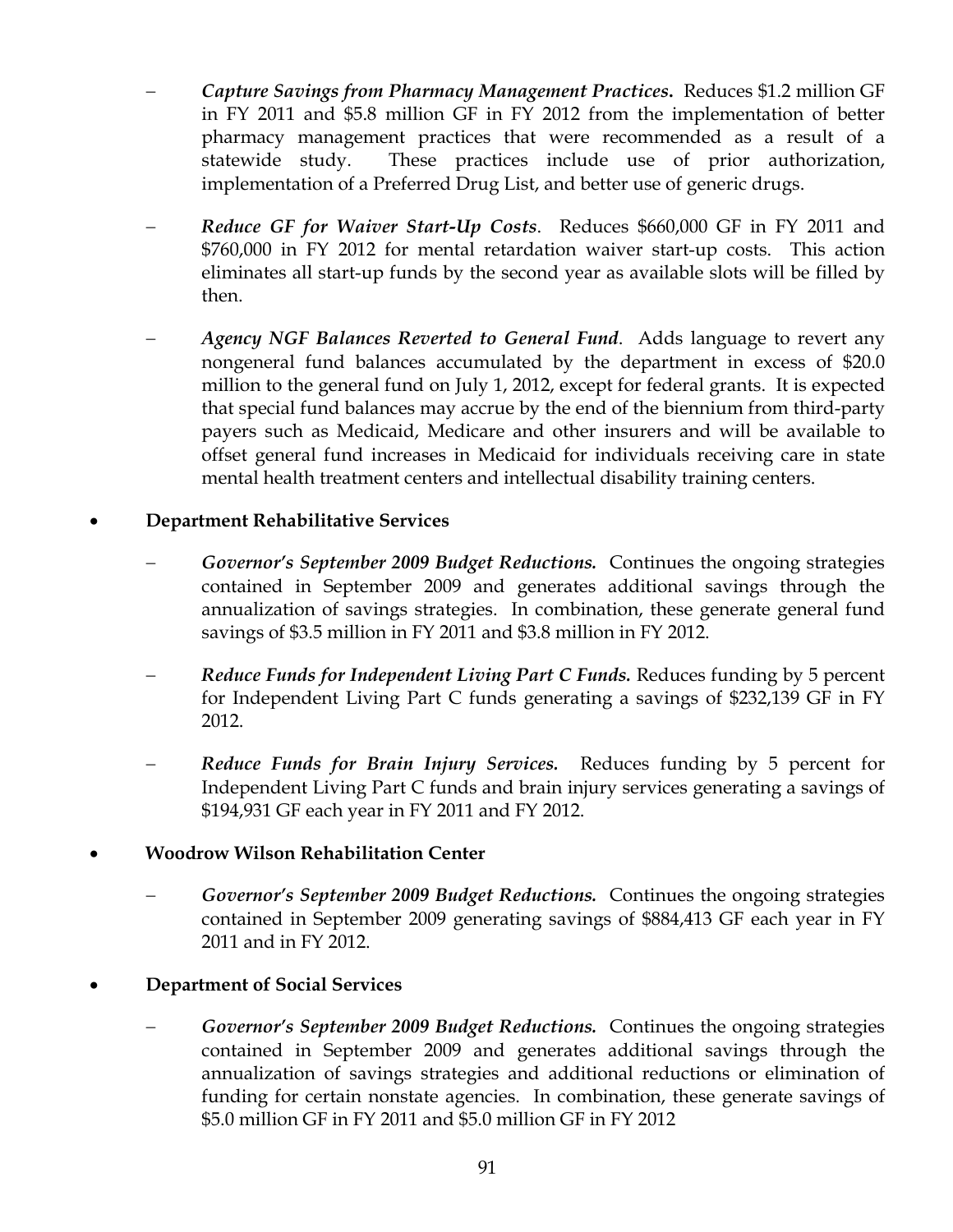- *Reduce Funds for Local DSS Employee Training Contract.* Saves \$1.4 million GF and \$1.7 million NGF each year by reducing funds by 50 percent for a local social services employee training contract with the Virginia Institute for Social Services Training (VISSTA) at Virginia Commonwealth University. Fewer training sessions will be available to local employees, resulting in decreases in VISSTA staff.
- − *Reduce or Eliminate Funding for Nonstate Agencies.* Reduces or eliminates funding for several nonstate agencies generating saving of \$367,775 GF each year of the biennium. The following organizations are affected:
	- 15 percent reduction for the Virginia Early Childhood Foundation (\$225,000 each year in the 2010-12 biennium);
	- 15 percent reduction for the Virginia Community Action Partnership to support the Earned Income Tax Coalition (\$32,775 each year in the 2010-12 biennium);
	- Eliminate funding for the Georgetown South Community Center renovations (\$100,000 each year in the 2010-12 biennium); and
	- **Eliminate funding for the Alexandria Parent Leadership Training Institute** (\$10,000 each year in the 2010-12 biennium).
- *Reduce Funds for Local DSS Operations.* Saves \$1.2 million GF and \$1.2 million NGF each year in FY 2011 and FY 2012 by applying a 1 percent reduction to operating costs for local departments of social services.
- − *Reduce NGF Appropriation to Reflect Reduced Expenditures.* Reduces \$40.8 million NGF each year in FY 2011 and FY 2012 to reflect revised estimates of federal matching funds for department administrative expenditures and reduced collections for child support for families receiving cash assistance.

## *Spending Increases*

- − *Fund Foster Care and Adoption Subsidy Forecast Adjustments*. Reduces general fund spending on foster care and adoption subsidies by a net of \$299,749 GF and \$2.1 million NGF in FY 2011 and provides additional funding of \$4.0 million GF and \$2.4 million NGF in FY 2012, to backfill the loss of enhanced federal matching funds from the federal ARRA legislation. Foster care expenditures in FY 2011 and FY 2012 are expected to remain at FY 2010 levels, significantly lower than historical annual growth rates of 10 percent, due to lower caseloads and the continued receipt of enhanced federal ARRA matching funds through December 31, 2010. Adoption subsidy expenditures in FY 2011 and FY 2012 are also expected to remain at FY 2010 levels.
- − *Unemployed Parents Cash Assistance Program Increases.* Provides \$7.3 million GF to fund the annualized increased caseload in the unemployed parent cash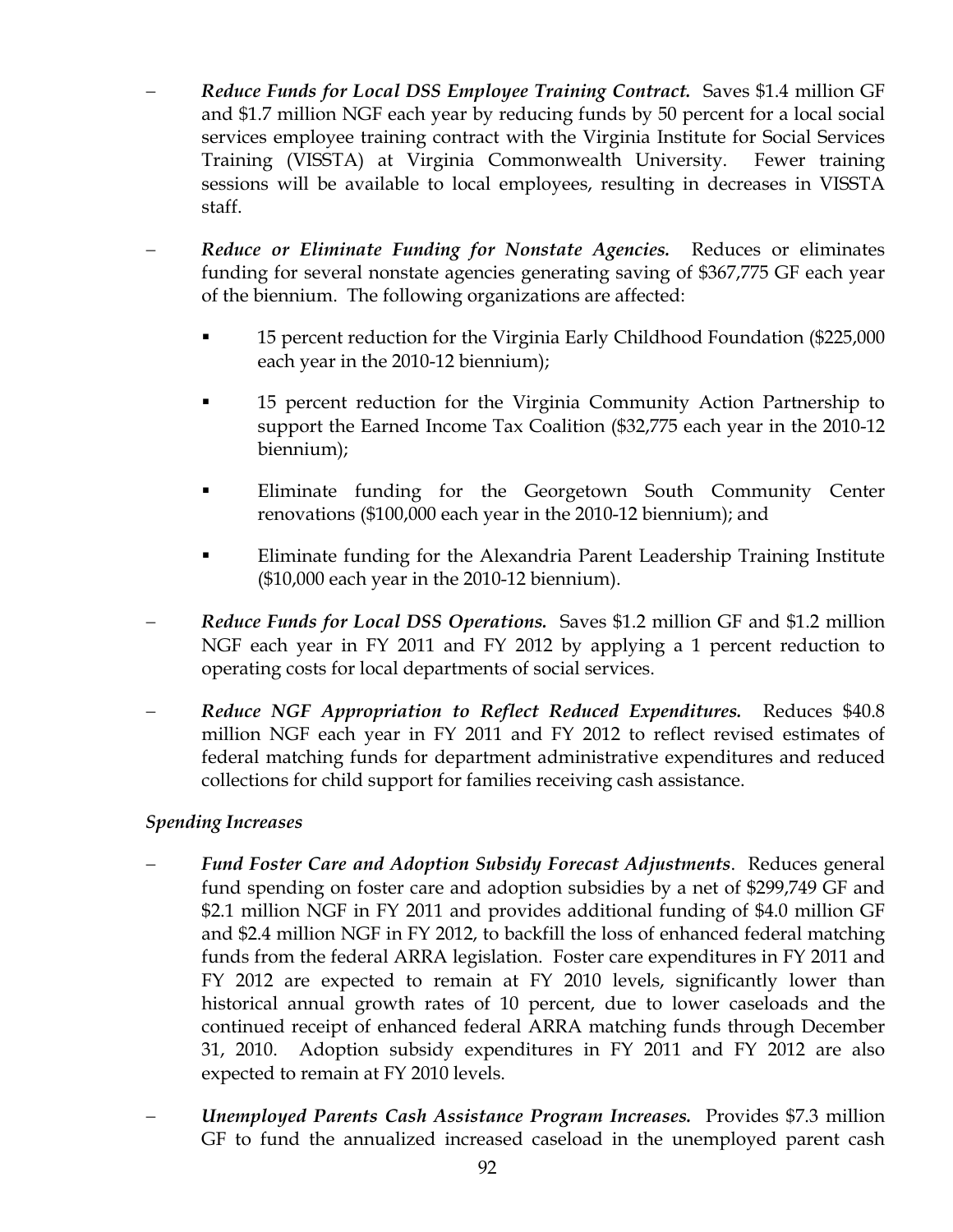assistance program in FY 2011. No additional funding is provided in FY 2012 as the caseload is expected to decline as more jobs become available with the economic recovery.

- − *Offset Portion of Temporary Assistance to Needy Families (TANF) Reduction to Healthy Families of Virginia.* Provides \$1.4 million GF in FY 2011 and \$4.9 million GF in FY 2012 to offset a portion of the proposed TANF reduction for Healthy Families of Virginia. Currently, the Healthy Families program receives \$5.4 million in TANF funding each year to provide services to at-risk families. However, additional TANF funding is needed to provide mandated cash assistance to families, requiring a reduction in spending to discretionary programs as described below. The general fund amounts provided to Healthy Families will result in a funding reduction of 10 percent in each year of the biennium.
- − *Offset Portion of TANF Reduction for Domestic Violence Grants.* Provides \$555,000 GF in FY 2011 and \$1.2 million GF in FY 2012 to offset a portion of the proposed TANF reduction for local domestic violence grants. Currently, these grants receive \$1.4 million in TANF funding annually. The general fund amounts provided for local domestic violence grants will result in a funding reduction of 10 percent in each year of the biennium.
- − *Offset Funding for the Federation of Virginia Food Banks.* Adds \$1.0 million GF in FY 2011 to purchase food for distribution through food banks throughout the Commonwealth. Budget language prohibits funding for administrative or overhead expenses.
- − *NGF for Child Support Enforcement.* Adds \$40.0 million NGF each year in FY 2011 and FY 2012 to account for the estimated 3 percent increase in child support payments to custodial parents who are not receiving public assistance.
- − *NGF for Local Social Services Programs and Operations.* Provides \$9.0 million NGF each year in FY 2011 and FY 2012 to account for (1) the federal funds that are matched by localities with local funds to support local staff and operations above that, which is required by the Commonwealth, and (2) revenues from various repayments received by local departments.
- − *NGF to Reflect Receipt of Federal Stimulus Dollars.* Provides \$30.7 million NGF in FY 2011 to reflect the appropriation of the last quarter of federal stimulus dollars (first quarter of state FY 2011) that will be received for programs designated in the ARRA legislation. These include the following:
	- \$18.9 million for the Child Care and Development Fund;
	- \$4.0 million for the Community Services Block Grant;
	- \$3.3 million for Title IV-E foster care and adoptions;
	- \$2.6 million for the SNAP program (formerly food stamps);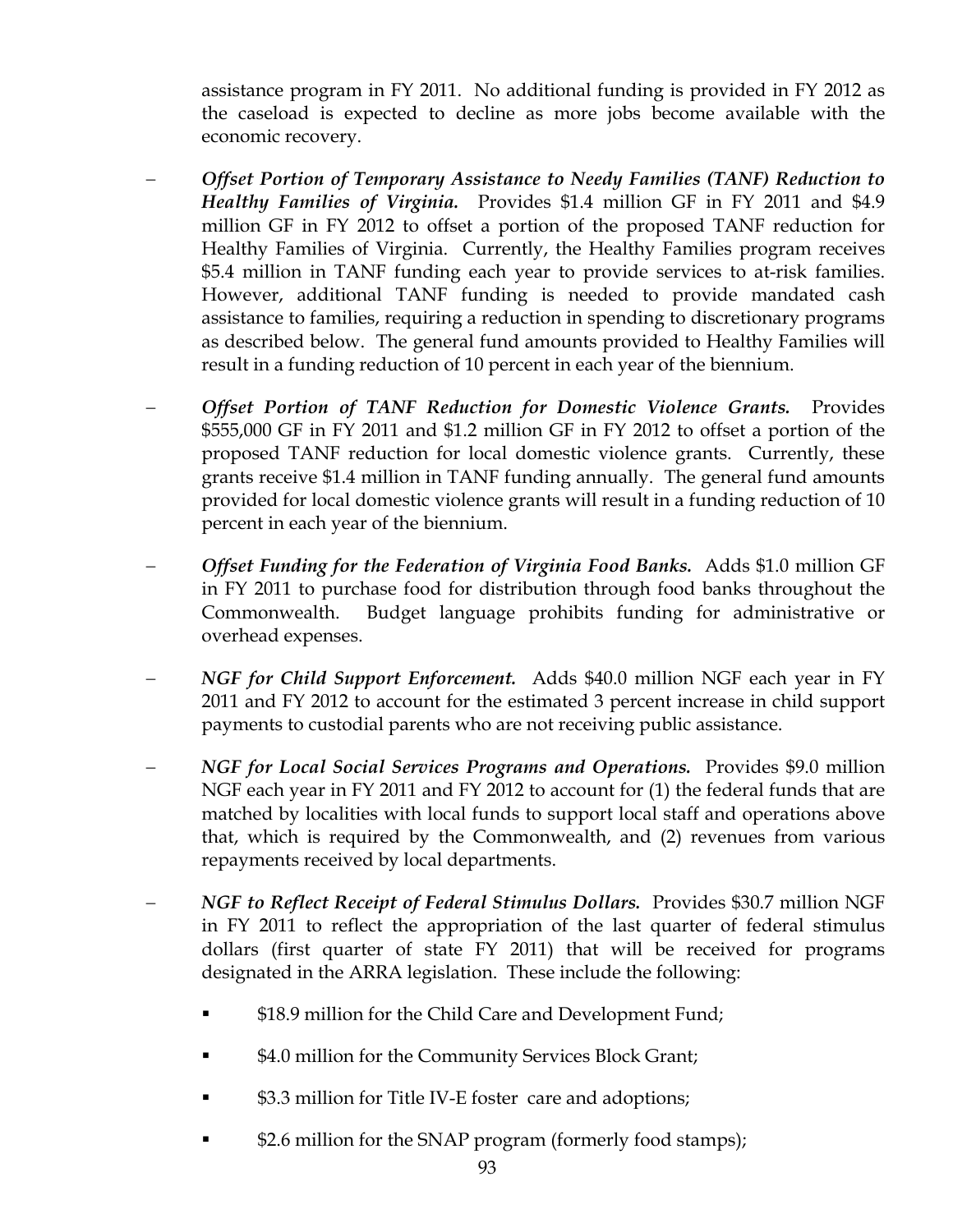- \$1.7 million for child support enforcement; and
- \$131,452 for AmeriCorps.

## *Temporary Assistance to Needy Families (TANF) Block Grant Funding*

- − *Reduce and Eliminate TANF Funding for Expanded Programs.* Current Temporary Assistance to Needy Families (TANF) spending relies on unobligated balances carried forward from prior years. These balances will be depleted at the end of FY 2012, requiring adjustments to TANF spending to align resources with expenditures. In addition, rising caseloads due to the recession require that funds be used for core TANF services such as cash assistance, Virginia Initiative for Employment not Welfare (VIEW) employment services and VIEW child care services. The introduced budget reduces TANF spending by a net of \$5.7 million NGF in FY 2011 and \$15.9 million NGF in FY 2012 to reflect the rebalancing of TANF resources and spending. TANF spending for non-mandated expanded programs has been reduced in FY 2011 by \$11.7 million and eliminated entirely in FY 2012 for a reduction of \$23.1 million. The introduced budget proposes the following reductions and eliminations of TANF spending, which are also shown in a following table:
	- \$4.8 million in FY 2012 in TANF for a supplemental payment made each month to TANF families for a portion of the child support expected to be collected on behalf of these families;
	- \$3.7 million in FY 2011 and \$4.9 million in FY 2012 in TANF for homeless assistance programs administered by the Department of Housing and Community Development (DHCD). A separate budget action in DHCD restores a portion of this reduction each year with general fund dollars, bringing total funding to 90 percent of the FY 2010 amount;
	- \$1.4 million in FY 2011 and \$4.9 million in FY 2012 in TANF for Healthy Families Virginia. A separate budget action in DSS restores a portion of this reduction each year with general fund dollars, bringing total funding to 90 percent of the FY 2010 amount;
	- \$2.1 million in FY 2011 and \$3.3 million in FY 2012 in TANF for Community Action Agencies;
	- \$1.1 million each year in TANF for the Comprehensive Health Investment Project (CHIP) of Virginia. A separate budget action in the Department of Health restores a portion of this reduction each year with general fund dollars, bringing total funding to about 87 percent of the FY 2010 amount;
	- \$693,750 in FY 2011 and \$1.4 million in FY 2012 in TANF for local domestic violence grants. A separate budget action restores a portion of this reduction each year with general fund dollars, bringing total funding to 90 percent of the FY 2010 amount;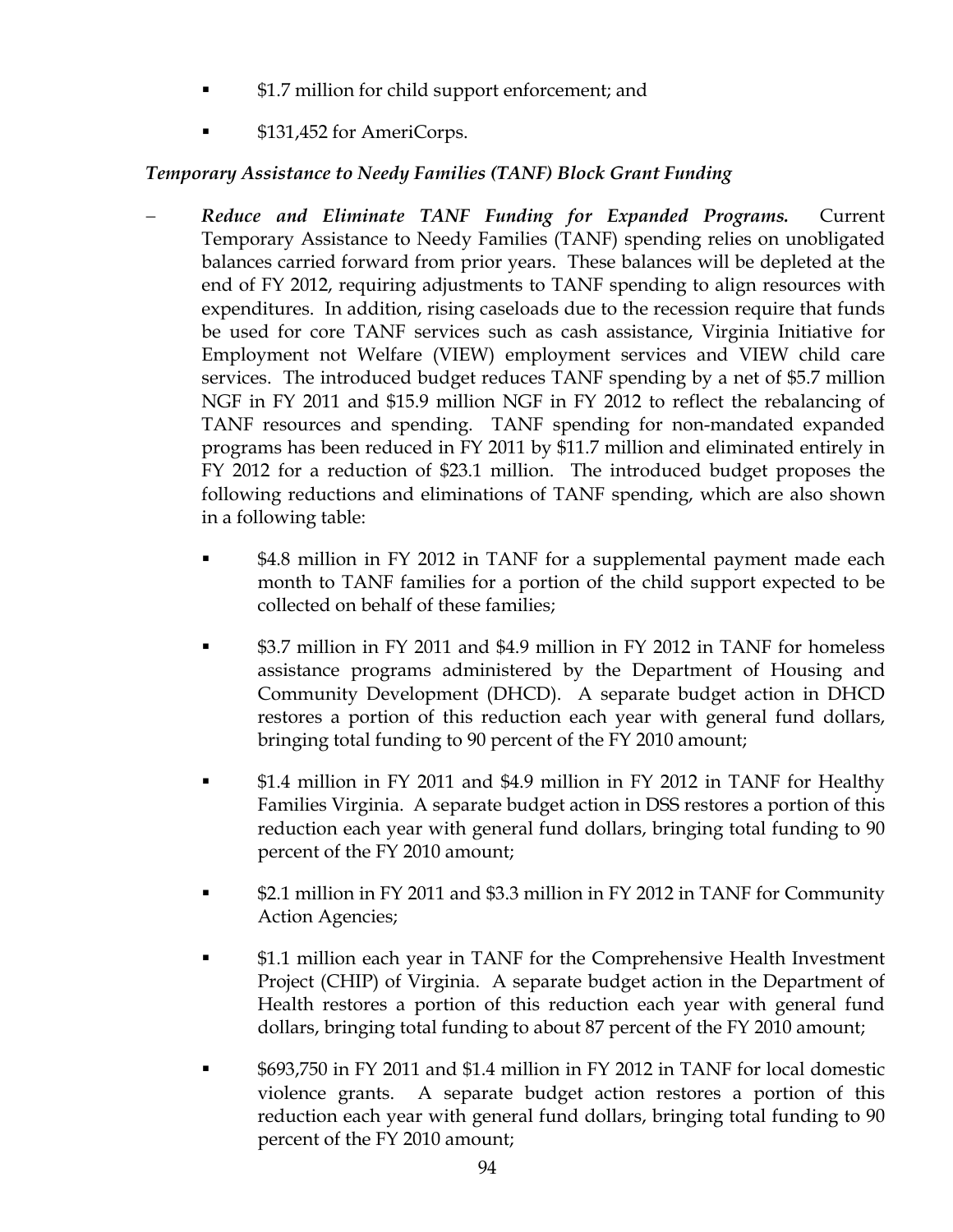- \$644,086 in FY 2011 and \$1.0 million in FY 2012 in TANF for the Child Care and Development Fund (CCDF). In FY 2010, \$8.1 million in TANF was transferred to the federal CCDF block grant to address additional need for at-risk day care subsidies. This action reduces that transfer to \$7.5 million in FY 2011 and \$7.1 million in FY 2012;
- Elimination of \$637,500 each year in TANF for Centers for Employment and Training;
- Elimination of \$455,000 each year in TANF for teen pregnancy prevention programs administered by the Virginia Department of Health;
- Elmination of \$382,500 each year in TANF for local Partners in Prevention programs administered through the Department of Health; and
- Elimination of \$190,000 each year in TANF for Child Advocacy Centers.

# • **Department for the Blind and Vision Impaired**

- − *Administrative Reductions and Efficiencies.* Reduces spending by \$45,240 GF each year in FY 2011 and FY 2012 by limiting contracts for administrative operations.
- − *NGF for Rehabilitative Industries Program.* Adds \$1.5 million NGF each year for the rehabilitative industries program to reflect an increase in spending resulting from an increase in sales. The program will be opening two new stores in FY 2011.
- − *NGF for Endowment Fund.* Adds \$36,500 NGF each year in FY 2011 and FY 2012 from privately raised endowment funds to support Foundation program expenditures for Blind and Vision Impaired services, such as the Listening Ears radio program.

# • **Virginia Rehabilitation Center for the Blind and Vision Impaired**

Governor's September 2009 Budget Reductions. Continues the ongoing strategy contained in the September 2009 Reduction Plan which generates savings of \$24,165 GF each year in FY 2011 and FY 2012